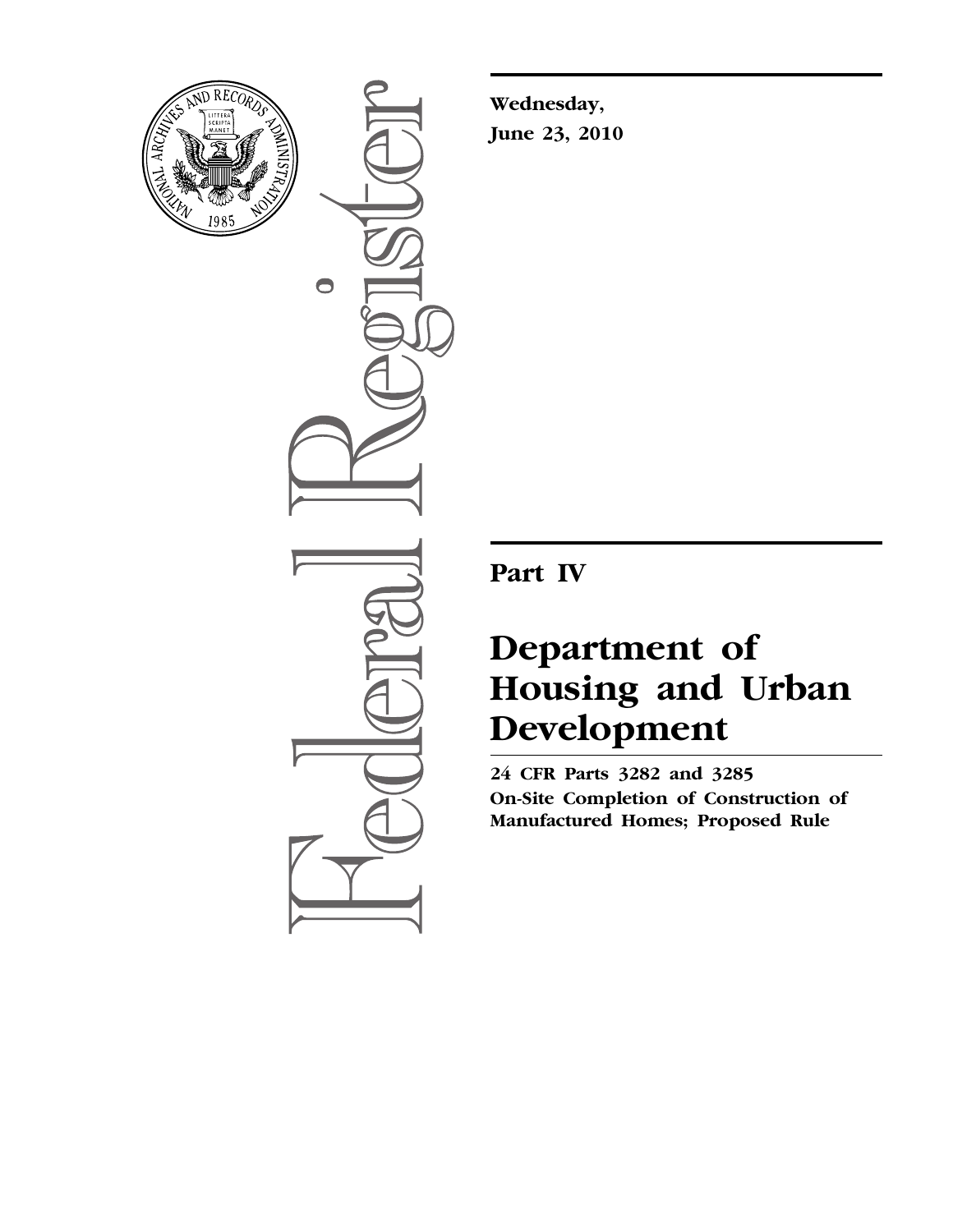# **DEPARTMENT OF HOUSING AND URBAN DEVELOPMENT**

# **24 CFR Parts 3282 and 3285**

**[Docket No. FR–5295–P–01]** 

# **RIN 2502–AI83**

# **On-Site Completion of Construction of Manufactured Homes**

**AGENCY:** Office of the Assistant Secretary for Housing—Federal Housing Commissioner, HUD. **ACTION:** Proposed rule.

**SUMMARY:** This proposed rule would establish a procedure whereby construction of new manufactured housing can be completed at the installation site, rather than in the factory. Under current HUD regulations, a manufacturer must obtain HUD approval for on-site completion of each of its designs. This rule would simplify the process, by establishing uniform procedures by which manufacturers could complete construction of their homes at the installation site without obtaining advance approval from HUD. This rule would apply only to the completion of homes subject to the Manufactured Home Construction and Safety Standards, not to the installation of homes subject to the Model Manufactured Home Installation Standards. Additionally, the proposed rule would not apply when a major section of a manufactured home is to be constructed on-site.

**DATES:** *Comments Due Date:* August 23, 2010.

**ADDRESSES:** Interested persons are invited to submit comments regarding this proposed rule to the Regulations Division, Office of General Counsel, Department of Housing and Urban Development, 451 7th Street, SW., Room 10276, Washington, DC 20410– 0500. Communications must refer to the above docket number and title. There are two methods for submitting public comments. All submissions must refer to the above docket number and title.

1. *Submission of Comments by Mail.*  Comments may be submitted by mail to the Regulations Division, Office of General Counsel, Department of Housing and Urban Development, 451 7th Street, SW., Room 10276, Washington, DC 20410–0500.

2. *Electronic Submission of Comments.* Interested persons may submit comments electronically through the Federal eRulemaking Portal at *[http://www.regulations.gov.](http://www.regulations.gov)* HUD strongly encourages commenters to submit comments electronically. Electronic submission of comments

allows the commenter maximum time to prepare and submit a comment, ensures timely receipt by HUD, and enables HUD to make them immediately available to the public. Comments submitted electronically through the *[www.regulations.gov](http://www.regulations.gov)* Web site can be viewed by other commenters and interested members of the public. Commenters should follow the instructions provided on that site to submit comments electronically.

**Note:** To receive consideration as public comments, comments must be submitted through one of the two methods specified above. Again, all submissions must refer to the docket number and title of the rule.

*No Facsimile Comments.* Facsimile (FAX) comments are not acceptable.

*Public Inspection of Public Comments.* All properly submitted comments and communications submitted to HUD will be available for public inspection and copying between 8 a.m. and 5 p.m. weekdays at the above address. Due to security measures at the HUD Headquarters building, an advance appointment to review the public comments must be scheduled by calling the Regulations Division at 202–708– 3055 (this is not a toll-free number). Individuals with speech or hearing impairments may access this number via TTY by calling the Federal Information Relay Service at 800–877– 8339. Copies of all comments submitted are available for inspection and downloading at *[http://](http://www.regulations.gov) [www.regulations.gov.](http://www.regulations.gov)* 

# **FOR FURTHER INFORMATION CONTACT:**

William W. Matchneer III, Associate Deputy Assistant Secretary for Regulatory Affairs and Manufactured Housing, Office of Housing, Department of Housing and Urban Development, 451 7th Street SW., Room 9156, Washington, DC 20410, phone number 202–708–6409 (this is not a toll-free number). Persons with hearing or speech impairments may access this number via TTY by calling the toll-free Federal Information Relay Service at 1–800–877–8339.

# **SUPPLEMENTARY INFORMATION:**

# **I. Background**

The National Manufactured Housing Construction and Safety Standards Act of 1974 (42 U.S.C. 5401 *et seq.*) (Act), as amended, authorizes HUD to establish and amend the Manufactured Home Construction and Safety Standards (construction and safety standards). The construction and safety standards established by HUD are codified in 24 CFR part 3280. The Act also authorizes HUD to conduct inspections and investigations necessary to enforce the

standards, to determine that a manufactured home fails to comply with an applicable standard or contains a defect or an imminent safety hazard, and to direct the manufacturer to furnish notification of such failure, defect, or hazard, and, in some cases, to remedy the defect or imminent safety hazard through established procedures necessary to ensure compliance with the construction and safety standards and the related enforcement and monitoring provisions of the Act. These procedures are codified in 24 CFR part 3282. As stated in § 3282.1(b), HUD's policy is to work in partnership, especially with state agencies, in the enforcement of the construction and safety standards, consistent with the public interest.

This proposed rule would establish procedures to permit completion of new manufactured housing at the installation site, rather than in the factory, under certain circumstances. Currently, § 3282.14(b) requires that manufacturers request and obtain HUD approval to permit alternative construction (AC) for each model of home that it wants to complete construction at the home site, rather than in the production facility. In general, this proposed rule would obviate the need for HUD approval in certain circumstances and permit construction on-site, rather than in the factory, that, upon completion, meets the construction safety standards. The on-site work that would be covered by this proposed rule would be limited to work required to bring the home into conformance with these standards. This rule would simplify on-site construction, by establishing uniform procedures to permit manufacturers to construct homes at the installation site without seeking advance approval. In developing this proposed rule, HUD provided a draft version to the Manufactured Housing Consensus Committee (MHCC) and incorporated many of the committee's comments. MHCC is a Federal Advisory Committee authorized by the Manufactured Housing Improvement Act of 2000 (Pub. L. 106–569) (2000 Act). This consensus committee was established to provide HUD with periodic recommendations regarding Federal manufactured housing construction and safety standards and related procedural and enforcement regulations. MHCC is composed of 21 voting members representing manufacturers and retailers, consumers, organizations with a general interest in manufactured housing, and public officials.

The MHCC considered the new onsite completion process to be an improvement on the existing AC process. As recommended by MHCC,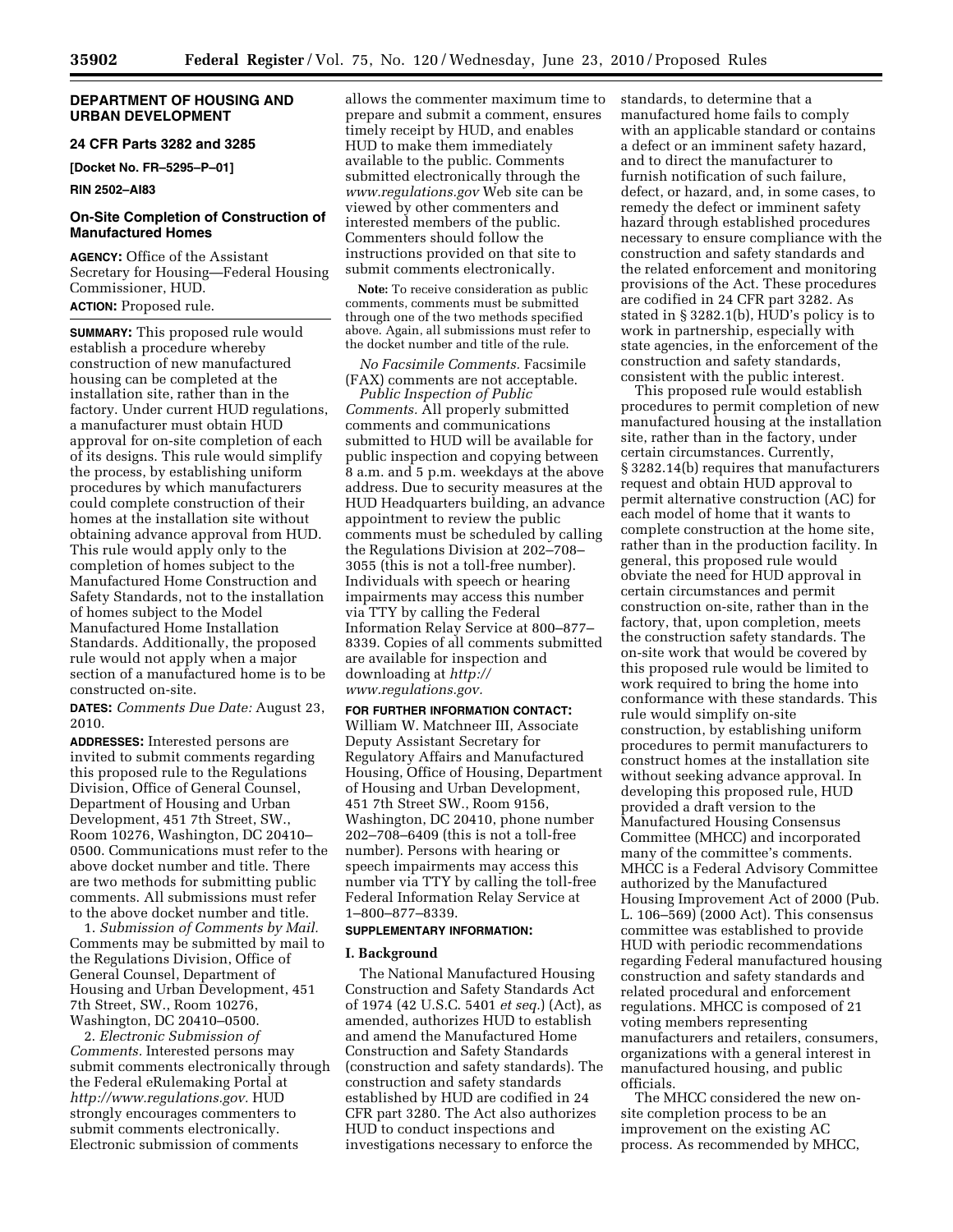HUD has modified the text of its original draft of this proposed rule to recognize that some aspects of joining sections of multiple section homes constitutes installation, rather than construction. HUD has been careful to make this distinction in other recent rules it has promulgated. On October 19, 2007 (73 FR 59338), HUD published a final rule that establishes model installation standards in 24 CFR part 3285. In that final rule, several subparts identify particular kinds of work done on-site to join section homes as being within the scope of these installation requirements.

In addition to seeking general comments on this rule, HUD requests comments on a number of specific questions regarding how to define the scope of work that may be permitted under this proposed rule (*see* Section III of this preamble). Commenters are encouraged to consider these distinctions as they prepare their submissions on this proposed rule.

#### **II. This Proposed Rule**

Section 3282.14 of HUD's Manufactured Home Procedural and Enforcement Regulations permits the sale or lease of manufactured homes that are not in compliance with the construction and safety standards in circumstances where the public interest is not compromised. That section establishes specific AC procedures that allow HUD to approve such homes to encourage innovation and the use of new technology. The procedure expressly applies when manufacturers seek to use innovative designs or techniques that are not in conformance with the construction and safety standards. In order to obtain an AC approval, the manufacturer must show that the construction it proposes provides performance that is equivalent or superior to that required by the construction and safety standards.

The AC process is limited to specific circumstances and requires the manufacturer to submit a formal request to HUD. This procedure can be lengthy, and, when originally implemented, was not intended to address the sophistication of the current modern manufactured housing construction techniques. Manufactured homes now include home design features, such as stucco or brick, that cannot reasonably be completed in the factory, and which are currently being completed on-site under the AC process. HUD also recognizes that many parts of modern manufactured homes, such as components of smoke alarm, heating, ventilation, air conditioning, and plumbing systems, are typically shipped loose with the home. It is only when

these systems are completed that the homes comply with the construction and safety standards. HUD believes that the individual application and approvals required by the AC process limit the availability of safe, durable, and affordable manufactured housing.

This proposed rule would authorize HUD's approved Design Approval Primary Inspection Agencies (DAPIAs) and Production Inspection Primary Inspection Agencies (IPIAs) (collectively known as PIAs) to approve and inspect manufactured homes designed to be completed on-site. The proposal is consistent with HUD's policy to expand regulatory flexibility and encourage innovation in the construction of manufactured homes, and facilitate the timely completion of manufactured homes on-site. This proposed rule would also allow HUD to better use its existing resources to ensure that manufactured housing is durable and safe. This proposed rule would apply only to completion of home construction, and thus not apply to the installation of the home. Construction of a manufactured home and installation of a manufactured home are subject to two separate standards. As noted earlier, the HUD standards for the installation of manufactured homes are codified at 24 CFR 3285.

For HUD to allow this variance from the current requirements relating to the construction of manufactured housing in the factory, manufacturers must establish an adequate quality control and inspection process, and must provide for good recordkeeping, in order to ensure protection for consumers and the public. In reviewing comments, HUD will be responsive to the needs of manufacturers, private inspection agencies, state officials, and consumers. HUD emphasizes that the procedures that would be permitted under this proposed rule would apply only to aspects of construction subject to Federal construction and safety standards. Thus, approval of construction completed on-site under this new process cannot be extended to requirements imposed under state or local authority that are not subject to Federal construction and safety standards.

The Federal manufactured housing program is based upon national construction and safety standards that are enforced through the manufacturer's quality control systems, in-plant compliance inspections by HUDapproved third-party agencies, and performance monitoring of those agencies in the plant. Given the objective of the Federal manufactured housing program, this rule does not

propose to permit major portions of a home to be completed beyond the plant, as that would avoid the normal inspection and certification process, and may frustrate legitimate local and state code enforcement efforts. In Section III of this preamble (''Specific Issues for Comment''), commenters are invited to respond to a number of questions aimed at defining the limits for proposed procedures.

HUD submits that allowing selected completion of construction after the manufactured home is transported to the site, without requiring prior AC approval, will encourage the use of designs and techniques that will demonstrate the adaptability and versatility of manufactured housing. Manufacturers continue to make significant improvements to both the quality and the aesthetics of such homes. Easing the process for on-site construction could lead to increased recognition of manufactured homes as a viable source of unsubsidized affordable housing and could encourage zoning policies that do not discriminate against manufactured housing.

# *A. Incorporation of Manufactured Housing Consensus Committee Recommendations*

This proposed rule has a lengthy history involving collaboration with MHCC during the very beginning stages when the actual objectives and the concept of on-site completion were being developed. Starting in March 2003, MHCC was first provided with the Department's initial proposal concerning on-site completion. The concept evolved beginning with the MHCC's response in May 2003 and comments in August 2003. Additional discussions with MHCC took place in December 2003. From 2004 through 2007, the HUD continued to update MHCC on the status of the proposed rule, and drafts were exchanged. In February 2008, HUD provided MHCC with a prepublication draft and spent several hours discussing the draft with MHCC in April, July, and August of 2008. Additional changes were made as a result of those discussions, and MHCC was provided with its last prepublication draft in April 2009.

As a result of the comments received from MHCC on HUD's draft proposal, HUD modified the text of the draft proposed rule and accompanying preamble in several fundamental and substantial ways. One significant change recommended by MHCC, which HUD incorporated into the model installation standards and installation program, was to include several specific aspects of the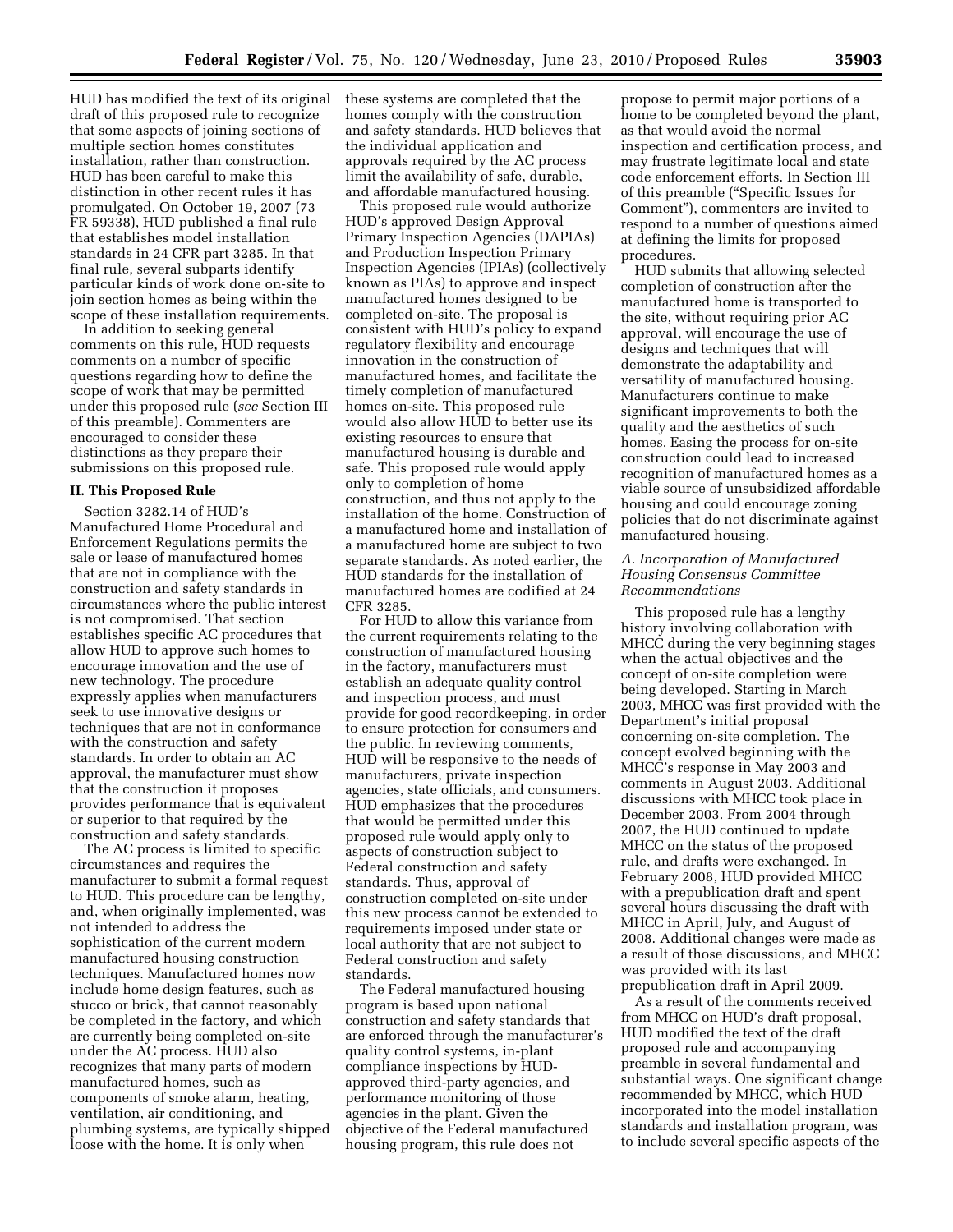$close-up$  work<sup>1</sup> done on multiple section homes under the scope of installation standards, rather than under the scope of the construction and safety standards. While HUD does not propose to subject this work to the requirements of this proposed rule, such work would be subject to all applicable Federal and state installation requirements. Further, as a result of being considered installation rather than construction, different procedural and remedial requirements would apply to this work.

Through this rule, HUD seeks to establish a clear basis for determining the party responsible for the various activities relating to producing and siting a manufactured home. By including the close-up of multiple section homes within installation standards, rather than construction and safety standards, those limited and specifically defined aspects of the placement of a manufactured home at a site would not be subject to either the on-site completion or AC processes. For example, the final work on Wind Zone I low-pitch hinged roofs that are not penetrated would generally be governed by state or Federal installation standards. HUD stipulates wind loads and design requirements at 24 CFR 3280.305(c)(1) and (2). Each manufactured home must be designed according to according to these standards; the home must be designed and constructed to conform to one of three wind load zones.2 The appropriate wind zone used in design is dependent upon where the home will initially be installed.

Even when close-up work is governed by the installation standards, the manufacturer remains responsible for assuring that the sections of a multiple section home can be joined in a way that will bring the home into conformance with the construction and safety standards. The model installation standards require manufacturers to provide instructions for close-up in

their installation instructions (*see*  § 3285.801). Therefore, while the installer is responsible for completing the close-up work, the manufacturer continues to be responsible for providing instructions that are acceptable under the construction and safety standards.

*Under this proposed rule, work done to complete the home to the construction and safety standards would fall within three categories:* (1) Work done in the factory in accordance with the construction and safety standards and an approved quality assurance manual; (2) work done that does not comply with the construction and safety standards, but has been approved through the AC process; and (3) work done in accordance with procedures proposed to be established by this rule, which would cover work done beyond that done in the factory to complete certain aspects of the home to the construction and safety standards. The designs for construction work to be done on-site in accordance with the procedures proposed by this rule would be subject only to Federal construction and safety standards; state and local jurisdictions are preempted from establishing their own design requirements for these aspects of the home, unless the requirements are identical to the Federal construction and safety standards.

Examples of the types of work to which the rule would apply include:

(a) Completion of dormer windows; (b) Addition of stucco, stone, or other siding that is subject to transit damage;

(c) Retailer changes to the home onsite (such as add-ons subject to requirements established by the local authority having jurisdiction), when the home is taken out of compliance with the construction and safety standards and then is brought back into compliance with those standards;

(d) Assembly of any multistory design that conforms to the construction and safety standards when finished; and

(e) Certain types of hinged roof and eave construction that are not exempted as installation by § 3285.801(f). This exemption would include certain roof peak cap construction and peak flip construction associated with completing the peak/ridge area of the roof. Conforming changes to this regulatory section of the Model Manufactured Home Installation Standards are also being proposed to clarify that certain design elements, including those examples listed above, are to be considered construction and, as such, are also not exempted as installation regardless of the roof pitch of the hinged roof.

On-site completion as proposed by this rule would apply to the completion of any high-pitch *(i.e.,* roof pitch equals or exceeds 7:12) hinged roof construction that conforms to the construction and safety standards when finished. Completion of lower-pitched hinged roofs that are not penetrated above the hinge and are designed for Wind Zone I would be considered installation, and are not proposed to be covered by this rule.

However, HUD is seeking comments on whether different treatment for high pitch roofs with slopes 7:12 or greater is needed because for higher roof slopes, a portion of the attic meets the ceiling height/living space requirements of the construction and safety standards and, as such, will require the attic floor to be designed for the floor live loads of 40 pounds per square foot (psf), in accordance with § 3280.305(g) of the construction and safety standards. HUD is concerned that under the on-site completion process, these floor live loads may not be considered, as is the current practice with the AC process. For roof slopes of less than 7:12, the ceiling height of the entire attic space will be less than 6′–0″ and, as such, does not meet the minimum requirements for living space in § 3280.104 of the construction and safety standards.

Further, the reference standard of the American Society of Civil Engineers (ASCE), ASCE 7–88, provides that any uninhabitable attic space which can be used for storage be designed for a storage live load of 20 psf. Manufacturers should note that they remain responsible for assuring that a home with a high-pitch hinged roof complies with all applicable construction and safety standards if the home is sold with indications that the additional space provided under the roof when fully erected is suitable for living space. Therefore, when fixed stairway access is provided to the attic space, the floor of the attic must comply with structural design requirements for floors, either to be used as living space or to withstand a 40 psf live load (rather than a storage load). The manufacturer must also provide either insulation requirements for the floor of the upper living space area or an insulated and, where appropriate, weather-tight attic access panel or hatch.

In the final rule that will follow this proposed rule, HUD may further clarify these requirements through conforming amendments to the design requirements in the construction and safety standards that must be met for high-slope hinged roofs below which living space is likely to be created when the roof is fully raised.

<sup>1</sup>Close-up consists of the work and activities for completing the assembly of the manufactured home. It is the work of joining up of all sections of a multi-section manufactured home. (*See* 24 CFR part 3285, subpart I.)

<sup>2</sup> In order to ensure that manufactured homes survive the threats of hurricanes and other storms, HUD developed Wind Zone construction standards. Manufactured homes may be installed only in counties where they meet the Wind Zone construction standards that apply to that county. Wind Zone I homes have the least stringent construction standards and Wind Zone III homes have the most stringent construction standards. Homes designed and constructed to a higher Wind Zone can be installed in a lower Wind Zone (a Wind Zone III home can be installed in a Wind Zone I or II location). However, a Wind Zone I home cannot be installed in either a Wind Zone II or III area.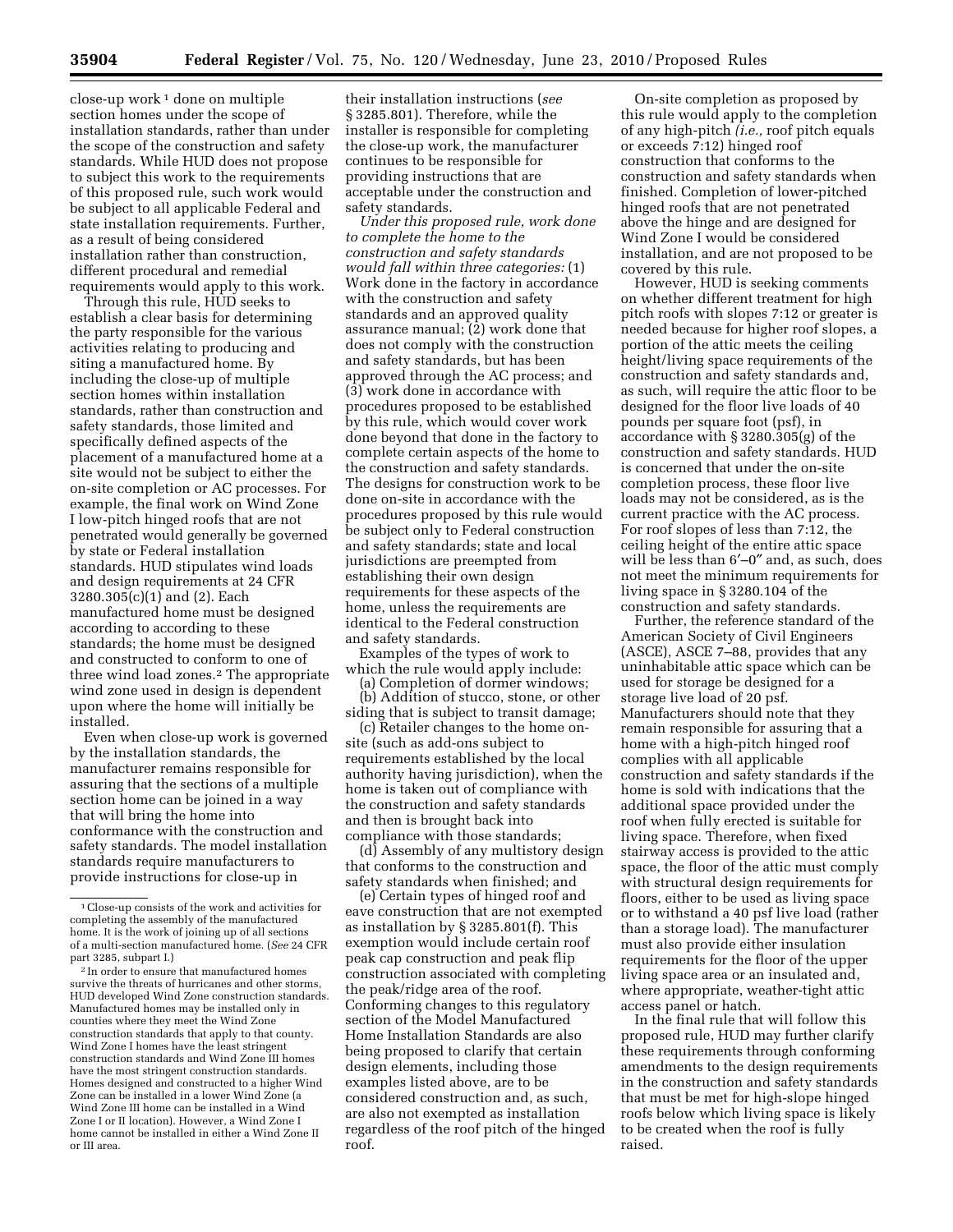*Examples of designs in which the completed home does not comply with the construction and safety standards when finished and would therefore require an AC approval include:* 

(a) Single-family attached construction;

(b) Multi-story homes that do not comply with the standards because of egress or other requirements; and

(c) A home installed without floor insulation over a basement; *i.e.,* the existence of a basement will not substitute for insulation under the construction and safety standards. (However, when the floor is properly insulated at the factory, it may be installed over a basement without having to use either the on-site or AC approval processes.)

Another change recommended by MHCC and adopted by HUD in this proposed rule concerns the labeling system for homes completed under the on-site process. Based on MHCC recommendations, HUD has fashioned an on-site labeling system that requires only one permanent label, rather than both a temporary, preliminary and a permanent final label, as HUD had originally drafted.

HUD did not incorporate several changes the MHCC recommended to the consumer notice required as part of this rule, because the recommendations were not consistent with the responsibilities otherwise established for all parties in this proposed rule. The text of the consumer notice and special permanent label were revised to simplify the content, while assuring adequate consumer understanding of the construction procedure applicable to any manufactured home completed onsite under this special approval process.

This proposed rule also provides that, as part of the on-site completion process, the DAPIA will approve a quality control checklist provided by the manufacturer. This checklist will then be used in verifying that the required on-site work has been completed to the construction and safety standards, and may also be used by the IPIA to ensure the effectiveness of the manufacturer's quality control system.

Another significant change recommended by MHCC that HUD incorporated was to limit the performance of the on-site inspections required by this rule to the IPIA. HUD's draft proposal included a section entitled "State Agency Inspection." This section permitted a state to elect to conduct the on-site inspections set forth in this rule if the state met certain criteria necessary to become an Accepted State Agency.

There was considerable disagreement about whether such a state should conduct on-site inspections ''on behalf of the IPIA.'' MHCC's recommendation proposed that even though the IPIA was not performing the on-site inspection, the IPIA would still retain the responsibility of determining whether or not a manufacturer was performing adequately. MHCC's proposal also only permitted the IPIA to require red tagging and re-inspection when such a determination was made. MHCC's recommendation closely tracked the arrangement that is currently used by IPIAs to conduct AC inspections whereby IPIAs contract with third parties to conduct the final on-site inspection. However, unlike the AC arrangement proposed by this rule, the IPIA was not expected to enter a contractual arrangement with state governments; rather, HUD would authorize state on-site inspections. HUD suggested that any state that met the requirements to perform on-site inspections in the state should also be responsible for reviewing each manufacturer's final on-site inspection report and determining whether to accept that inspection report. For the purposes of this proposed rule, the State Agency Inspection section was omitted in its entirety.

HUD nevertheless remains highly interested in this issue and is seeking additional comments on the topic, and, based on comments, will further consider the appropriateness of its possible inclusion in this section in HUD's regulations.

MHCC also suggested that the requirement for the DAPIAs to retain copies of on-site approvals in their permanent records be limited to 5 years. Because this suggestion is consistent with the current 5-year requirement for DAPIA retention of approved designs and design changes, HUD has incorporated the MHCC suggestion into the proposed rule.

# *B. Procedure for Approval of Completion of Non-Compliant Designs (Alternative Construction)*

The proposed procedure to allow limited on-site completion of manufactured homes would complement the AC procedure by which HUD now approves construction using designs and techniques that do not comply with the construction and safety standards. These two procedures (HUD's proposed procedure and the existing AC procedure) will address different aspects of the final product, though both may be utilized on the same home. The on-site completion process proposed by this rule is for

homes that comply with the requirements of the construction and safety standards and would eliminate further use of the AC process for this same purpose. The AC process would be reserved for homes with use of new designs or techniques that do not comply with the construction and safety standards.

*The procedures proposed to be established by this rule for on-site completion would differ from the AC process in that:* 

(a) On-site completion would apply only to homes that can be certified as substantially meeting the requirements of the construction and safety standards when labeled in the factory and that comply fully with those standards when completed on-site;3

(b) On-site completion would allow a manufacturer to work directly with the DAPIA and IPIA for approval to complete aspects of construction at the final home site and avoid submissions for approval by HUD. The on-site completion process would also eliminate the direct HUD review and approval currently required under the AC process; and

(c) On-site completion would require the manufacturer's quality control manual to extend to the on-site work. The process would require the IPIA to concur with the manufacturer's quality control manual and to accept responsibility for assuring that the system is working and that on-site construction is completed in conformance with the construction and safety standards and approved designs. Only persons authorized by the manufacturer would complete the construction work on-site, and only the IPIA in the factory of origin, or another qualified independent inspector acceptable to and acting on behalf of the IPIA (including, possibly, an IPIA in the state where the home is sited), would perform oversight tasks, including inspections.

The process proposed by this rule would eliminate much of the reporting for site inspections of completed homes currently required under the AC process. The manufacturer would need only report to HUD or its agent the location of the home, its serial number,

<sup>3</sup> (Later in this preamble, HUD raises a question about whether this proposed process for completion on-site also could apply to inspection of transportation damaged homes to which substantial repairs are performed outside of the factory. In such a case, the manufactured home would have been labeled in the factory, but because of damage sustained before sale to the purchaser, or alterations made as part of the sale, could not be sold by the retailer until significant repairs are made under the authority of the manufacturer, as provided in 24 CFR 3282.253.)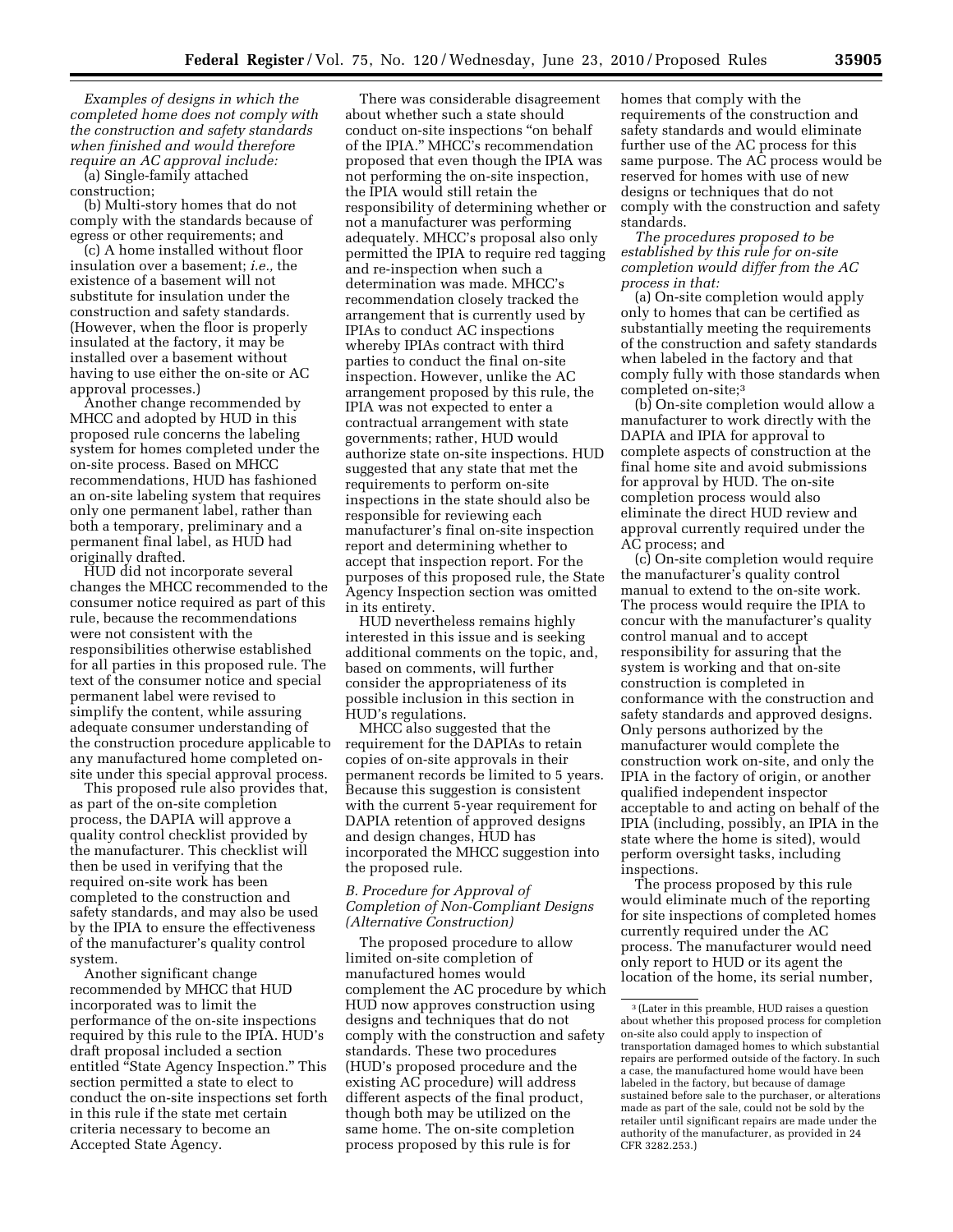and a brief description of the work done on-site. This information is proposed to be included on a modified production form that is based on the current HUD Manufactured Home Monthly Production Report (Form 302), on which each manufacturer already reports to its IPIA and to HUD (or its monitoring contractor) certain completion and shipping information on labeled units.

The on-site completion process does not alter in any manner the overriding requirement to construct or complete a home in compliance with the construction and safety standards. Taking a home out of compliance with these standards, regardless of where completion takes place, is a violation of the Act. For example, if a retailer agrees to make any major change to the home on-site, the home must meet the construction and safety standards when that work is completed. The retailer continues to be prohibited from selling a home that does not comply with the construction and safety standards, and the manufacturer continues to be responsible for assuring correction of a nonconforming home before sale. To the extent that the alteration involves an aspect of the home that is governed by the construction and safety standards, the work must be performed in accordance with a DAPIA-approved design and must be inspected in accordance with the on-site completion requirements that would be established in this rulemaking. State and local jurisdictions continue to be permitted to inspect add-ons and, as currently provided in § 3282.303(b) of the regulations, to inspect retailer alterations.

# *C. Discussion of Proposed Regulations*

1. *Purpose and applicability (§ 3282.601).* This rule proposes a procedure that would allow manufacturers to deviate from existing completion requirements when an aspect of construction cannot reasonably be completed in the manufacturer's production facility. For example, it might not be possible to completely assemble a dormer window until the home arrives on-site. In general, the proposed rule permits onsite completion under some circumstances, without requiring an AC approval from HUD. These special procedures would be available only when the manufacturer, its DAPIA, and its IPIA agree to follow them, and can only be used if all affected homes are substantially completed in the factory, as defined.

2. *Qualifying Construction (§ 3282.602).* The on-site approval process will be available for work to complete a partial structural assembly or system that cannot reasonably be done in the factory. The reasons for this difficulty may result from, for example, transportation limitations, design requirements, or delivery of an appliance ordered by a homeowner. This proposed rule would clarify when work on certain hinged roofs could be completed under the installation standards, rather than through the onsite process under the construction and safety standards.

3. *DAPIA Approval (§ 3282.603).* The proposed rule provides that the manufacturer must request and obtain DAPIA approval to complete, on-site, the final, limited aspects of construction of a manufactured home that would be substantially completed in the factory (*i.e.,* the home leaving the factory must include: (1) A complete chassis; and (2) structural assemblies and plumbing, heating, and air conditioning systems that are complete except for limited construction that cannot reasonably be completed in the manufacturer's production facility and that the DAPIA has approved for completion on-site). Among other things, in the approval, the DAPIA will identify what work will be completed on-site and will authorize a notice that includes a description of this work, identify instructions authorized for completing the work on-site (including any special conditions and requirements), and list all models for which the DAPIA approval is applicable.4 As part of its approval, the DAPIA will stamp or sign each page of any set of designs accepted for completion on-site, and will include an "SC" designation on each page that includes an element of construction that is to be completed on-site.

In addition, the DAPIA must approve the part of the manufacturer's written quality assurance manual that is applicable to completing the manufactured homes on-site under the construction and safety standards. When the part of the quality assurance manual applicable to the on-site completion also has received the concurrence of the IPIA, the system may be approved as part of the manufacturer's quality assurance manual. If this approval is not done as part of the initial approval of the entire quality assurance manual, the pertinent part of the manufacturer's manual will be deemed a change to be incorporated into the manual in accordance with established procedures (see

§§ 3282.203(e) and 3282.361(c)(4)). The approval will also include other requirements, such as use of an inspection checklist developed by the manufacturer and approved by the DAPIA, in the manufacturer's and IPIA's final inspections. As with the procedures followed under an approval for AC, the manufacturer's IPIA will then be responsible for assuring that the homes the IPIA inspects under the new procedures proposed by this rule comply with the changes in the quality assurance manual, as provided in § 3282.362(a) of the existing regulations, and with the approved design or, where the design is not specific, to the construction and safety standards.

4. *DAPIA Responsibilities (§ 3282.604).* In addition to the DAPIA's regular duties under § 3282.361, the DAPIA would be responsible for:

(a) Verifying that the manufacturer submits all required information, when a manufacturer seeks a DAPIA's approval to complete any aspect of construction under on-site under § 3282.603;

(b) Reviewing and approving the manufacturer's designs, site completion instructions, and quality assurance manuals for the site work to be performed;

(c) Determining whether there is complex work involved that requires special testing or inspections for IPIA inspectors to perform the on-site inspections; and

(d) Revoking or amending its approvals for on-site construction, as provided in § 282.609, after determining that the manufacturer is: (1) Not complying with the terms of the approval or the requirements of § 3282.611; (2) the approval was not issued in conformance with the requirements of § 3282.603; (3) a home produced under the approval fails to comply with the Federal construction and safety standards or contains an imminent safety hazard; or (4) the manufacturer failed to make arrangements for one or more manufactured homes to be inspected by the IPIA prior to occupancy. Upon revocation or amendment of a DAPIA approval, the DAPIA must immediately notify the manufacturer, the IPIA, and HUD.

5. *Requirements Applicable to Completion of Construction (§ 3282.605).* After an acceptable final inspection of work completed on-site, the manufacturer must report to HUD or its agent the serial number and a brief description of the work done on-site for each home produced under the these procedures. This report must be consistent with the DAPIA approval and

<sup>4</sup>As with the AC process, an approval for on-site completion may be made more flexible when the IPIAs and manufacturer agree that the approval is not model-specific, but may be extended to additional models. *See* § 3282.14(c)(3).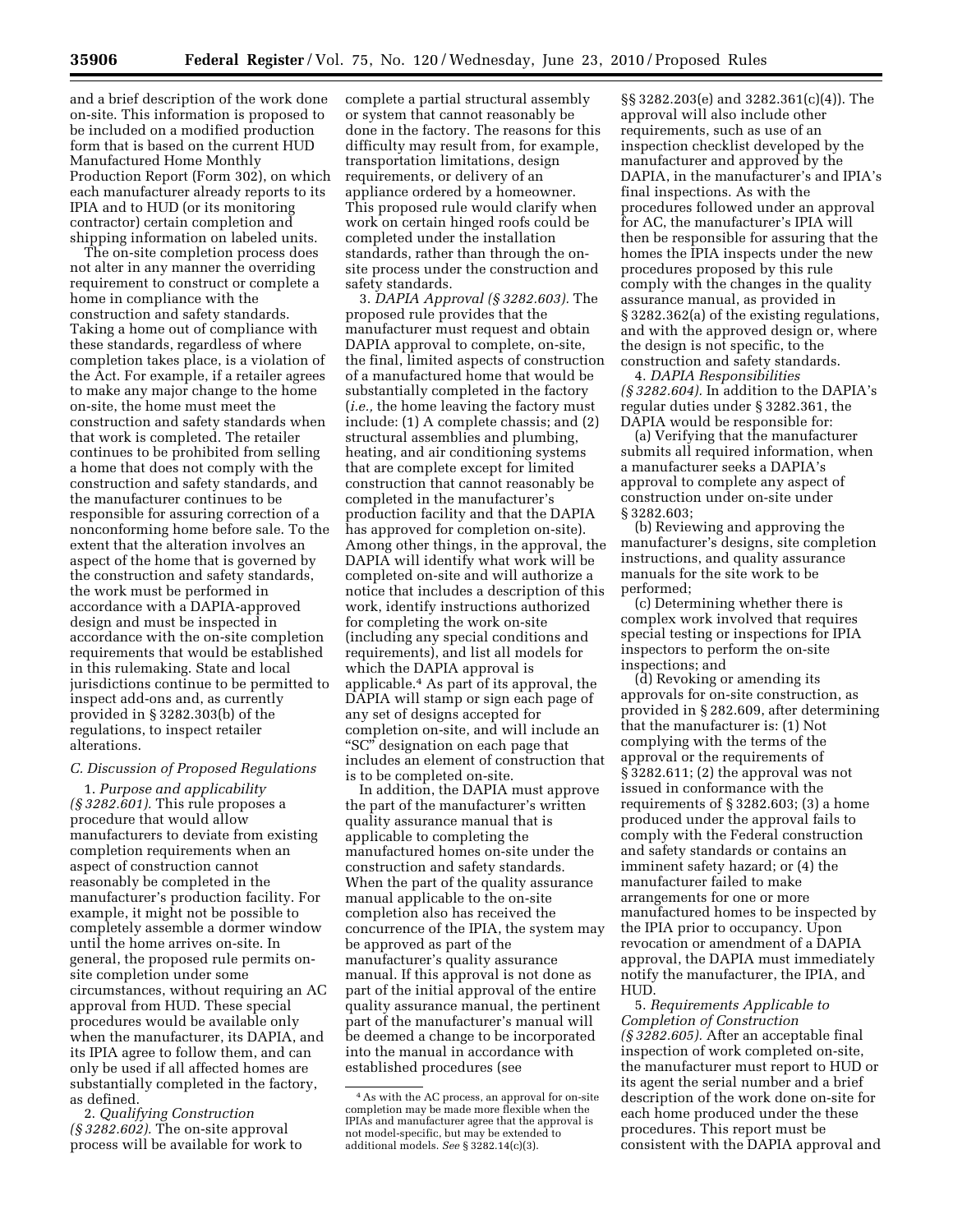is to be submitted, in part, on the modified production Form 302. A copy of this report also must be submitted to the State Administrative Agencies (SAAs) of the states where the home is substantially completed in the factory and where the home is sited, as applicable. The serial numbers as provided by the manufacturer must contain the prefix "SC", for site construction.

A home will be shipped from the factory with a special on-site completion certification label. This onsite completion certification label is in lieu of the traditional manufacturer's certification label (see 24 CFR 3280.5 and  $3282.362(c)(2)$  and will indicate that the manufacturer must complete and inspect the authorized on-site work. The on-site completion certification label will be a different color, but will be the same size as the traditional certification label and will be located and affixed in the same manner as required for the traditional certification label (*see* 24 CFR 3280.11). The color green has been specified as a requirement for the on-site completion label, in order to distinguish it clearly from the traditional red manufacturer's label for certification of completion in the factory in accordance with the construction and safety standards.

HUD seeks comment on whether this color distinction between the traditional label and the on-site completion label would be helpful to state and local regulators or to consumers who might purchase homes completed under the on-site completion process.

Approved designs for completion of aspects of construction outside of the manufacturer's plant must be marked with the identification code for the appropriate approved set of designs, and must be included as a separate part of the manufacturer's approved design package.

All aspects of construction that are completed on the final home site remain the responsibility of the manufacturer, which must ensure that the home is properly labeled and, as part of its final on-site inspection report provided to the IPIA, certify that the work is consistent with DAPIA-approved instructions and conforms with approved designs or, as appropriate under § 3282.362(a)(1)(iii), conforms to the construction and safety standards. The IPIA would be required to review all of the manufacturer's final on-site inspection reports and to inspect all on-site work completed pursuant to an approval under this new process. If the IPIA determines that the manufacturer is not performing adequately in conformance with the approval, the IPIA may require

reinspections, until it is satisfied that the manufacturer is conforming to the conditions included in the approval.

6. *Consumer Information (§ 3282.606).*  In addition to the on-site completion certification label, the home must be shipped with a ''NOTICE'' that explains that the home will comply with the requirements of the construction and safety standards only after all of the limited site work has been completed in accordance with detailed instructions provided by the manufacturer, and the home has been inspected. The ''NOTICE'' is to be displayed in a prominent and highly visible location within the home (*e.g.,* a kitchen countertop or front door), and includes information instructions for those aspects of construction to be completed on-site and provided with the home. The notice may be removed only after the final inspection report is completed and the purchaser or lessor is provided with a copy of the report.

The sale or lease of the manufactured home to the purchaser will not be considered complete (see § 3282.252(b)) until the purchaser has been provided with a copy of the manufacturer's final site inspection report, including the certification of completion that has been reviewed and accepted by the IPIA. The manufacturer must maintain in its labeling records an indication that the final on-site inspection report and certification of completion has been provided to the purchaser and the retailer.

7. *Responsibilities of the IPIA (§ 3282.607).* The responsibilities of the IPIA will include, in addition to the IPIA's regular duties under § 3282.362:

(a) Working with the manufacturer and the manufacturer's DAPIA to ensure that the manufacturer's quality control system has the proper procedures and controls to assure that the on-site construction work will conform to DAPIA-approved designs and HUD's construction and safety standards;

(b) Providing the special on-site completion certification labels that the manufacturer may use to label a home that has been substantially completed in the factory;

(c) Monitoring the manufacturer's proposed system for tracking the status of homes built under the approval until the on-site work and necessary inspections have been completed, to assure that the work is being performed properly on all applicable homes;

(d) Performing the required inspections of the manufacturer's reports and site work, to verify compliance with the manufacturer's quality control system, the approved designs, and, as appropriate, the

construction and safety standards. Only the IPIA, or other qualified independent inspector acceptable to and acting on behalf of the IPIA, may perform these inspections. The inspector must be free of any conflict of interest (*see*  § 3282.359) and not be involved in the sale or site completion of the home. When the DAPIA deems it appropriate, the DAPIA may establish minimum qualifications for the inspector who is to perform the final site inspection responsibilities of the IPIA (*e.g.,*  inspector must be an engineer); and

(e) Maintaining a copy of each final site inspection report submitted by a manufacturer and each inspection report prepared or accepted by the IPIA.

8. *Manufacturer's Responsibilities (§ 3282.608).* The manufacturer's responsibilities will include:

(a) Certifying the home as required and as evidenced by affixing the on-site completion certification label;

(b) Completing all work performed on a home that is necessary to assure compliance with the construction and safety standards, regardless of who does the work or where it is completed. Such responsibility would not extend to any limited close-up work for multiple section homes as would be defined as installation work in a final rule establishing model installation standards;

(c) Working with the DAPIA and IPIA to obtain approval and concurrence on the quality control system the manufacturer will use to assure that the on-site work is performed according to DAPIA-approved designs, and to incorporate this system into the manufacturer's quality assurance manual;

(d) Working with the DAPIA to develop an approved checklist, providing the IPIA with the checklist to be used when the IPIA inspects the home after completion on-site, and notifying the IPIA that the home is ready to be inspected;

(e) Maintaining a system for tracking the status of homes built under the approval, to ensure that each home installed on a building lot has the onsite work and necessary inspections completed;

(f) Paying IPIA costs for performing on-site inspections;

(g) Providing a copy of the instructions for completing the work onsite, inside the home and to the IPIA, for monitoring/inspection purposes (the copy provided in the home may be provided with the installation instructions in the home). Either before, or at the time on-site work commences, the manufacturer must provide the IPIA with a copy of any applicable DAPIA-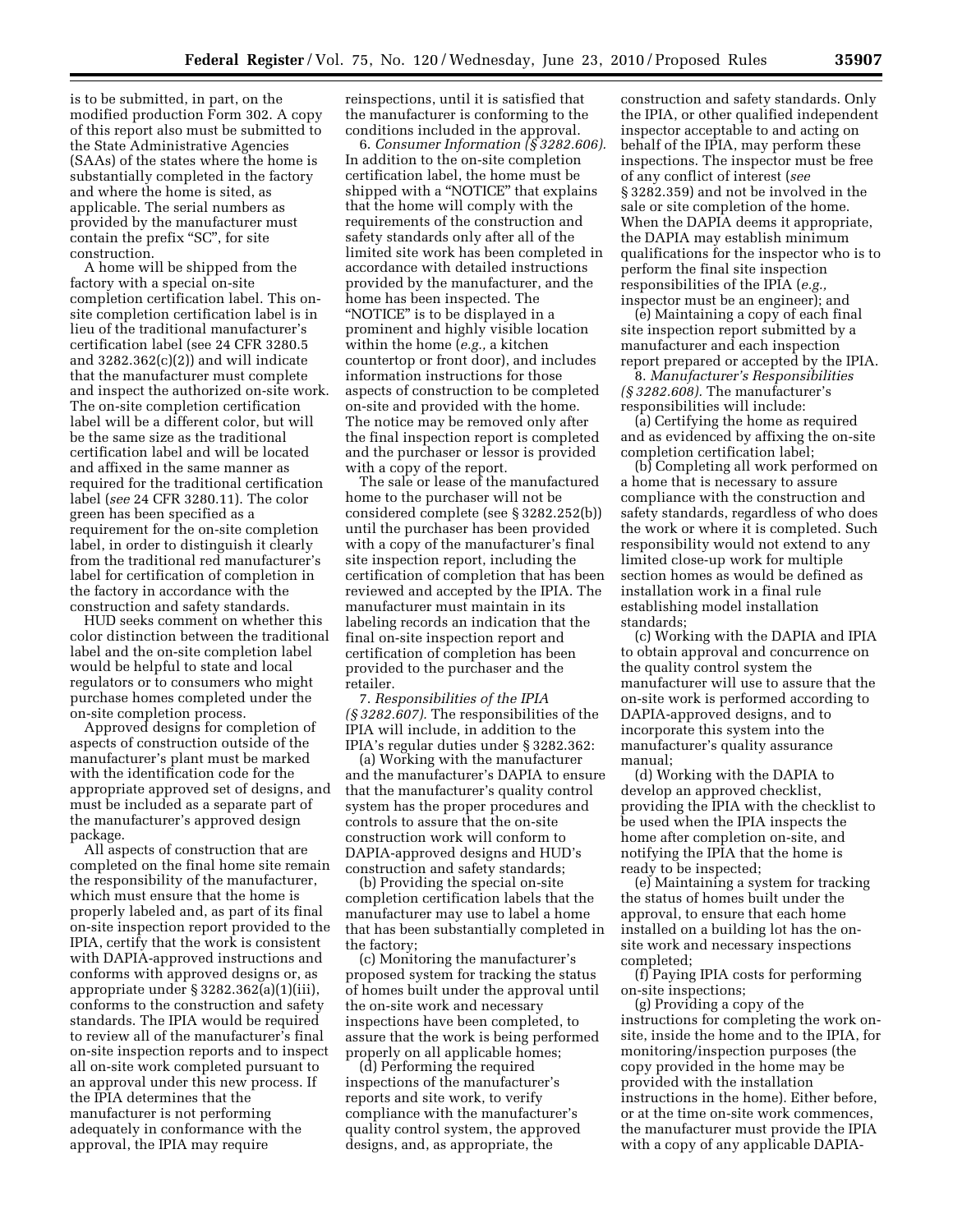approved quality assurance manual for on-site completion changes, the approved instructions for completing the construction work on-site, and the approved inspection checklist.

HUD invites commenters to address whether manufacturers should be required to comply with this requirement by maintaining these documents at the job site;

(h) Providing a copy of the final site inspection report and certificate of completion to the first purchaser or lessor of the home prior to occupancy;

(i) Maintaining a copy of the site inspection report and the notification of the IPIA's approval or acceptance of this report; and

(j) Notifying the appropriate state or local jurisdiction of any add-on to the home, as referenced in § 3282.8(j), that is not covered by the manufacturer's inspection and certification of completion, but about which the manufacturer knows or reasonably should have known. The manufacturer is not required to provide this notification if the manufacturer knows that the state or local jurisdiction has already inspected the add-on.

9. *Enforcement (§§ 3282.609, 3282.610, and 3282.611).* A manufacturer or IPIA found to be in violation of the requirements for this procedure may lose the discretion to utilize the on-site completion procedure in the future. HUD or the DAPIA also may withdraw or amend an approval for on-site construction if the manufacturer does not comply with the requirements for the approval or produces a home that does not comply with the Federal construction and safety standards. Other remedies provided separately under the Act and HUD's regulations will also continue to be available, as applicable, but HUD would consider a manufacturer or IPIA that complies with the requirements for on-site completion to be in compliance with the certification requirements of the Act and regulations for aspects of construction that are covered by the on-site completion approval.

# *D. Comparison of Current and Proposed On-Site Construction Approvals*

1. *Current Process vs. On-Site Completion.* HUD has allowed certain details of manufactured homes to be finalized on-site as an extension of the siting process, but without imposing specific requirements for the on-site inspection of the work. This work has included, to some extent: (1) Final framing and decking of certain hinged roofs that are not penetrated for windows or connections, including connections for heat-producing

appliances and plumbing equipment; (2) close-up details for multiple sections; and (3) close-up details for single sections (*e.g.*, exterior roof coverings and siding for expandable rooms). Under this proposed rule, HUD would continue to allow this type of work to be finalized at the home site, but would require the work to be subject to better quality control processes, either as part of installation, AC, or on-site completion. Other details also could be finished on-site under this proposed rule or under the AC process in § 3282.14. For example, areas that could not be completed in the factory because of transportation height restrictions (*e.g.*, incomplete flue pipe installations for high roof slope conditions) would require approval to be completed onsite.

2. *Activities Qualifying for On-Site Approval.* Construction activities that could qualify for approval under the procedures set out in this proposed rule are the partial completion of structural assemblies or systems (*e.g.*, electrical, plumbing, heating, cooling, fuel burning, and fire safety systems) and components built as an integral part of the home, to the extent warranted because:

(a) Any hinged roof that is not considered part of the installation of the home (*See* § 3285.801(f));

(b) The home design involves work that cannot reasonably be completed in the factory (*e.g.*, fireplaces at marriage lines and designs that involve such finishing aspects as stucco, brick, or tile). This could include work that would be performed by a retailer in providing an add-on for the home when that work takes the home out of conformance with the construction and safety standards and then brings it back into conformance; or

(c) The homeowner is providing a required appliance, such as a furnace, water heater, or cooking range.

3. *Activities Not Qualified for On-Site Approval.* The manufacturing of the following items would not qualify as limited site completion, and therefore would not qualify under the procedures set out in this proposed rule for approval outside the certified production facility and quality assurance program:

(a) Complete or substantial construction of structural assemblies of a home, except pursuant to an approval received by the manufacturer under AC (§ 3282.14). Examples of structural assemblies include the roof, walls, and the floor. An example of construction that would be substantial and, therefore, would not qualify for the on-site

completion process, is single family attached construction;

(b) Complete or substantial assembly of systems *(e.g.*, electrical; plumbing; heating, cooling, and fuel burning systems; transportation; and fire safety) and components that are built as an integral part of the home during the manufacturing process and are usually completed in the factory, except pursuant to an approval received by the manufacturer under § 3282.14 or as allowed to be finalized at the site as part of installation; and

(c) Construction that when completed on-site would not conform to the manufactured home construction and safety standards. An example of this type of construction would be a multistory home that did not comply with the construction and safety standards because of distance requirements to reach an exterior door for egress from a bedroom.

# *E. Conforming Changes*

The proposed rule includes conforming changes to two other sections of 24 CFR part 3282. A conforming amendment is made to § 3282.552 to specify the information that is included on the reports currently submitted under 24 CFR part 3282.

HUD is also using this rulemaking to make a technical correction to the heading of § 3282.8(a), which would be updated from *Mobile homes* to *Manufactured homes.* 

# **III. Specific Issues for Comment**

HUD continues to encourage suggestions to improve its responsiveness to technological advancements and innovation that foster the use of manufactured housing for affordable housing and to enhance affordable homeownership opportunities. To assist in HUD's development of this proposed rule, HUD has focused and solicited comments on certain features of its proposed on-site completion procedure. Further, HUD is very interested in the views of manufacturers, retailers, consumers, private inspection agencies, installers, and state and local governments on the usefulness and practical aspects of such a procedure. Therefore, in addition to commenting on the specific provisions of this proposed rule, HUD invites comment on the following questions and any other related matters or suggestions:

 $(1)$  How should the rule define the limits of the construction work that may be completed on-site? Should the definition of a manufactured home that is ''substantially completed'' in the factory be clarified? If so, how?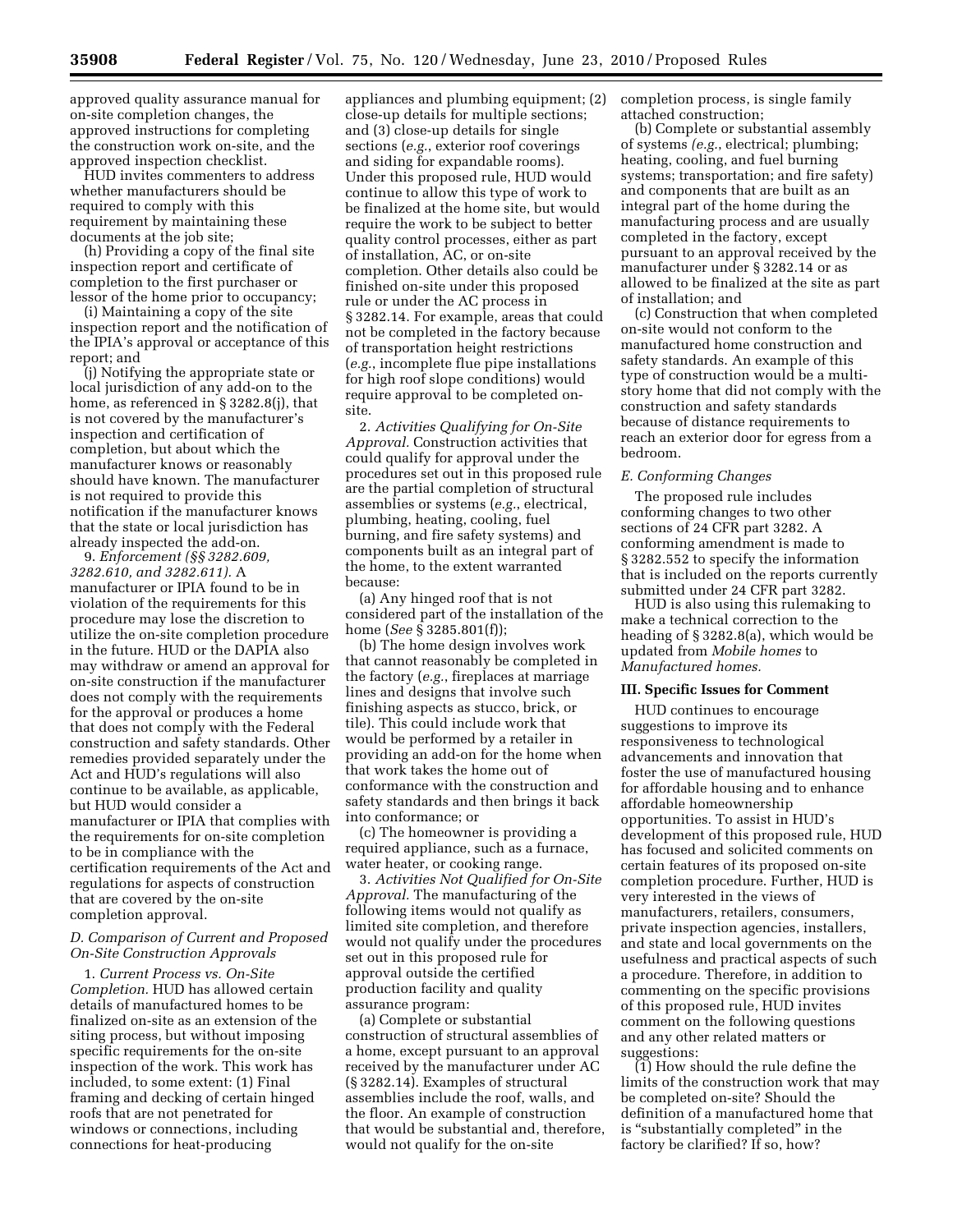(2) Should the proposed requirements applicable to on-site completion in accordance with the construction and safety standards be extended to repairs of homes in the hands of retailers or distributors or to work proposed to be defined as installation, especially closeup details for multiple and single sections? How can home purchasers be assured that this work conforms to the Federal construction and safety standards or does not take the home out of compliance? Should other special requirements be attached to any of these construction aspects; *e.g.*, should hinged roofs be required to be completed by factory-certified installers?

(3) Has HUD drawn the proper lines between aspects of work on the home to be finalized as part of installation (and, therefore, under the responsibility of the installer, rather than the manufacturer) and those aspects that would be considered completion of construction under a special approval for either onsite or AC?

(4) Until recently, few on-site inspections were being conducted prior to occupancy under the current AC practice. What is the best method for assuring that the on-site construction work is inspected for compliance with the construction and safety standards prior to occupancy? Is it adequate protection to require the manufacturer to prepare a final site inspection report that includes a certification of completion as required in this proposed rule? Would using a temporary, preliminary and a permanent final label instead of the on-site completion certification label be a better way of assuring that the inspections are performed? With respect to the financing of manufactured homes, HUD seeks comments from lenders on better ways to ensure that adequate on-site inspections are conducted prior to occupancy.

(5) Should the IPIA be the only entity permitted to conduct the on-site inspections required under this rule or should the rule be amended to permit a state to conduct the on-site inspections? If yes, what criteria should such a state meet in order to perform this function? Assuming established criteria were in place, should a state that meets the criteria have an exclusive right to perform these on-site inspections in its state? If a state were permitted to conduct the on-site inspections, should the state also review the manufacturer's final on-site inspection report and determine whether to accept that inspection report, or should the IPIA be responsible for this task? If the state is permitted to conduct the on-site inspection, would it conduct the

inspection independently or on behalf of the IPIA? Is it appropriate for a state to be working for an IPIA? Under these circumstances should the ability to require red-tagging and re-inspection of homes rest solely with the IPIA or extend to the state performing the onsite inspection?

(6) Should the IPIA inspect all homes completed on-site, or should the IPIA undertake inspections for only a certain number or percentage of homes completed on-site? Should there be an initial inspection of a certain number of homes and then a random number thereafter? What percentage of homes should be inspected to ensure compliance with the Federal construction and safety standards for homes completed on-site?

(7) Should authorized inspectors be limited to state and local inspection officials, rather than permitting IPIAs to choose some other qualified independent inspector? How should a "qualified independent inspector" be defined, and should a provision be included to prohibit use of inspectors who have been identified as performing inspections inadequately?

(8) Does HUD need to identify those aspects of completion of the home that are not subject to Federal construction and safety standards *(e.g.*, stairs and handrails) and inform local inspectors that they may inspect those aspects? For example, in its request for approval to complete construction on-site, should a manufacturer be required to identify those design aspects that are not covered by the construction and safety standards and, therefore, are subject to local or state building codes? Should these design aspects also be listed individually on the Notice required to be displayed in the home?

(9) Section 3282.604 sets forth the DAPIA's responsibilities. In addition to determining if there is complex work involved requiring special instructions, should the DAPIA be permitted to determine whether the complex work also requires special criteria or qualifications for the IPIA inspector in order to perform the on-site inspections?

(10) Should the rule establish, or provide that the DAPIA establish in its approval, a deadline for completion of the work on-site and final inspection? Should protections, in addition to section 622 of the Act (42 U.S.C. 5421), be defined for the consumer who has entered into an arrangement to purchase a manufactured home that is to be completed to the construction and safety standards on-site? How can HUD ensure that a purchaser can occupy the home at the earliest time possible, consistent with the completion of

acceptable inspections? Should regulatory protections be defined for a manufacturer or retailer that has entered into a contract in which the construction of the home is to be completed on-site by a certain date, but where delays have occurred outside of the manufacturer's or retailer's control in the construction or final inspection?

(11) Should HUD specify requirements for the retailer to notify the manufacturer that a home subject to the on-site completion process is ready for the manufacturer's final inspection, or should the requirements be left to private arrangements?

(12) Under subpart F of HUD's regulations in 24 CFR part 3282, a retailer that makes alterations of correction on a home before its sale to the first purchaser is acting on behalf of the manufacturer. Should the regulations in subpart F be extended to provide that some or all of the procedures for manufacturer and IPIA inspection of the work on-site also apply to repairs, on-site or in retailer lots, of manufactured homes that are completed and labeled in the factory, but that are substantially damaged before being sold by a retailer? Should the regulations in subpart F be extended to provide that some or all of the procedures for inspection apply whenever a retailer, in the process of providing alterations or add-ons to a new home, takes the home out of compliance with the construction and safety standards? If HUD extends the onsite construction approval process to retailer corrections, should the required inspections apply to only certain kinds of corrections? If so, to which?

(13) Should the rule address more explicitly what happens if the manufactured home does not pass the on-site inspection? If so, what additional details would be helpful? For example, should the rule require that such a home be removed, repaired, or red-tagged?

(14) Is the proposed labeling procedure, in which a home to be completed using the new procedures is labeled with a special label and includes a consumer notice referencing the procedures, workable? Would additional protections be necessary if, instead of following the proposed process for on-site completion, the IPIA would red-tag the labeled home at the factory, and would then itself remove the red tag at the site when all work is completed and found satisfactory?

(15) What mechanism can be used to assure that the prospective purchaser is provided with the Consumer Information Notice?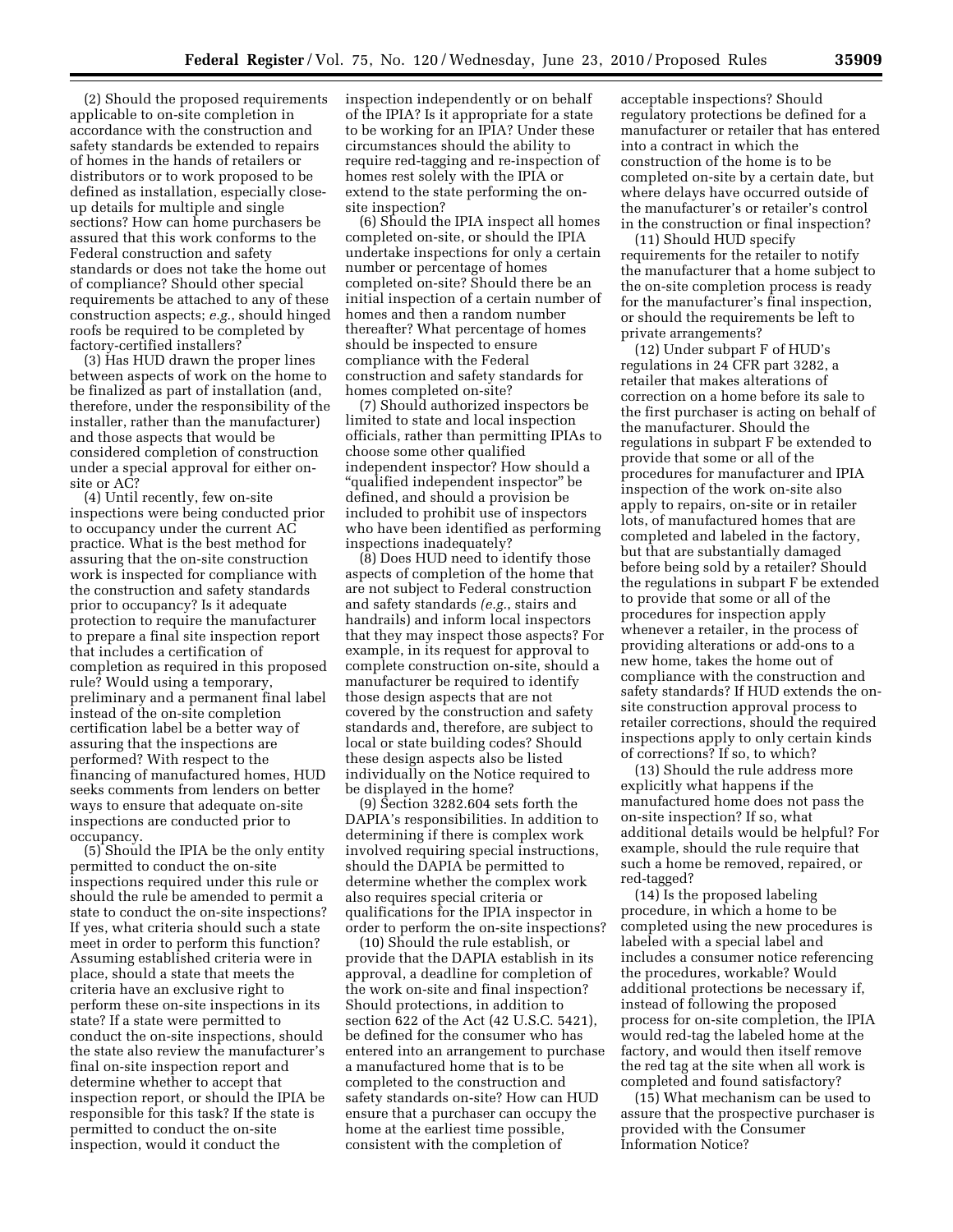(16) Should the rule clarify what is the ''date of manufacture'' for units completed under this procedure, for purposes of the information required to be included on the data plate? If so, what should the clarification say? Without such clarification, what date would manufacturers use on the data plate?

(17) Can monthly reporting to HUD of on-site home production be achieved better, such as through the use of individual reports, rather than combining the required extra information with the existing production report (Form 302) information? If so, provide recommendations for how to report production information on homes completed on-site.

(18) Are there special concerns about the ability of a state PIA to conduct outof-state inspections and about the costs for those state PIA inspections that should be addressed in the rule?

(19) HUD is proposing to allow the final work on certain simple hinged roofs to be completed as part of installation, but would require all other hinged roofs to be completed as part of the construction of the homes. Under the currently effective requirements, hinged roofs that are either penetrated or have slopes of 7:12 or greater must be approved using the AC process, while certain unpenetrated lower-slope hinged roofs remain the responsibility of manufacturers to complete in accordance with the construction and safety standards, but without need for any special approval. HUD is proposing more flexibility in using designs with such roofs because the proposed rule also would require all such work to be inspected and that the manufacturers remain responsible for the work on the most complicated designs. If the inspection requirements for on-site approvals are changed from the levels proposed, should the inspection requirements vary according to the kind of work involved? If so, specify the kinds of work and the inspection requirements that should apply.

(20) Similarly, are there any special processing or inspection requirements that should be included in a final rule if HUD permits completion on-site of multi-story and high-slope roof style homes designed to be located in Wind Zones II and III? To date no multi-story homes, or single-story homes with highslope hinged roofs, have been approved under AC procedures for installation in high wind areas. In responding to this question, commenters should address the effect of significantly higher wind forces that such structures must resist, and the more complex connections and

construction that is required to complete these designs on-site.

(21) Are there other jurisdictional concerns about the monitoring of the work completed on-site being the continuing responsibility of the manufacturer's IPIA? Should the rule provide that the IPIA responsible under these procedures may agree to allow any other IPIA to provide the services required of the responsible IPIA? Would such a provision conflict with any state requirements relating to the inspection of manufactured homes?

(22) What procedures should be established if an exclusive state IPIA is unable to conduct out-of-state inspections on homes approved for completion under this new process?

(23) The proposed rule requires the manufacturer to send a copy of identifying information on homes completed under an on-site approval to HUD and to the State Administrative Agency (SAA) in the states where the factory is located and where the home is sited. Should the manufacturer also be required to provide a copy of the final site inspection report, or any other information about the on-site approval, to the SAA of the state in which the home is sited?

(24) The proposed rule authorizes the DAPIA and HUD to revoke or amend, prospectively, an on-site completion approval. Should the rule extend authority to revoke or amend an approval to the SAA in the state where the factory is located, the SAA in the state where the home is sited, both, or neither?

(25) The proposed rule would permit any appliance, including a furnace and water heater, to be installed as part of the on-site completion process. Should the final rule limit the on-site installation of all appliances except furnaces and water heaters due to problems experienced with improper venting and installation of these appliances for use in manufactured homes?

(26) Are the manufacturer's inspection responsibilities as outlined in § 3282.605(c) sufficiently clear? Should the rule clarify the manufacturer's inspection responsibilities in relation to those of the IPIA?

# **IV. Areas of Comment on MHCC Suggestions Not Accepted in Proposed Rule**

MHCC suggested other edits to the draft of this proposed regulation and accompanying preamble that HUD had submitted for MHCC's review and comments. Earlier in this preamble, HUD identified comments from MHCC

that were accepted and incorporated into this proposal. HUD believes it has incorporated the most significant suggestions made by MHCC. HUD did not, however, incorporate all comments from MHCC. In other instances, HUD has listed specific issues for comment that are related to concepts contained in MHCC's comments. Nevertheless, HUD invites comment on the following MHCC suggestions and HUD explanations for not adopting the suggestions:

(1) MHCC suggested adding a definition of "completed" to 24 CFR part 3282. The definition was not adopted because HUD determined that it was not necessary, especially with the changes that have been made to include some close-up work under the scope of installation, rather than construction. In addition, the definition suggested by MHCC contained substantive requirements more appropriately included in separate provisions, and was not consistent with the definition of "substantially completed" in the proposed rule or the use of the word ''completed'' throughout the regulation and preamble.

(2) MHCC suggested changes to the labeling and notification proposals in the draft that HUD believes have been improved by the clear labeling and consumer notification proposals included in this proposed rule. HUD has revised the draft to ensure that the consumer would receive notice that will aid in his or her understanding of the construction process used for the home, including a broad description of the construction work to be done on-site. The consumer notice would be included in transactional paperwork, similar to a requirement established in § 3282.14(e) for notice required under the AC process, and would be placed in a temporary location in the home. HUD also was concerned that language included in the temporary notice suggested by MHCC would be misleading about the nature of HUD's oversight and the responsibilities and authority of various entities related to the sales transaction and siting of the home. Finally, HUD believes that the use of a permanent label tailored for homes completed using the special onsite approval process could provide subsequent purchasers with information about the home that might also be of interest to them.

(3) HUD also retained a requirement that a copy of the final site inspection report, which would be based on the inspection checklist and approved by the IPIA, be given to the purchaser or lessor, as well as to the retailer. The manufacturer and IPIA are required to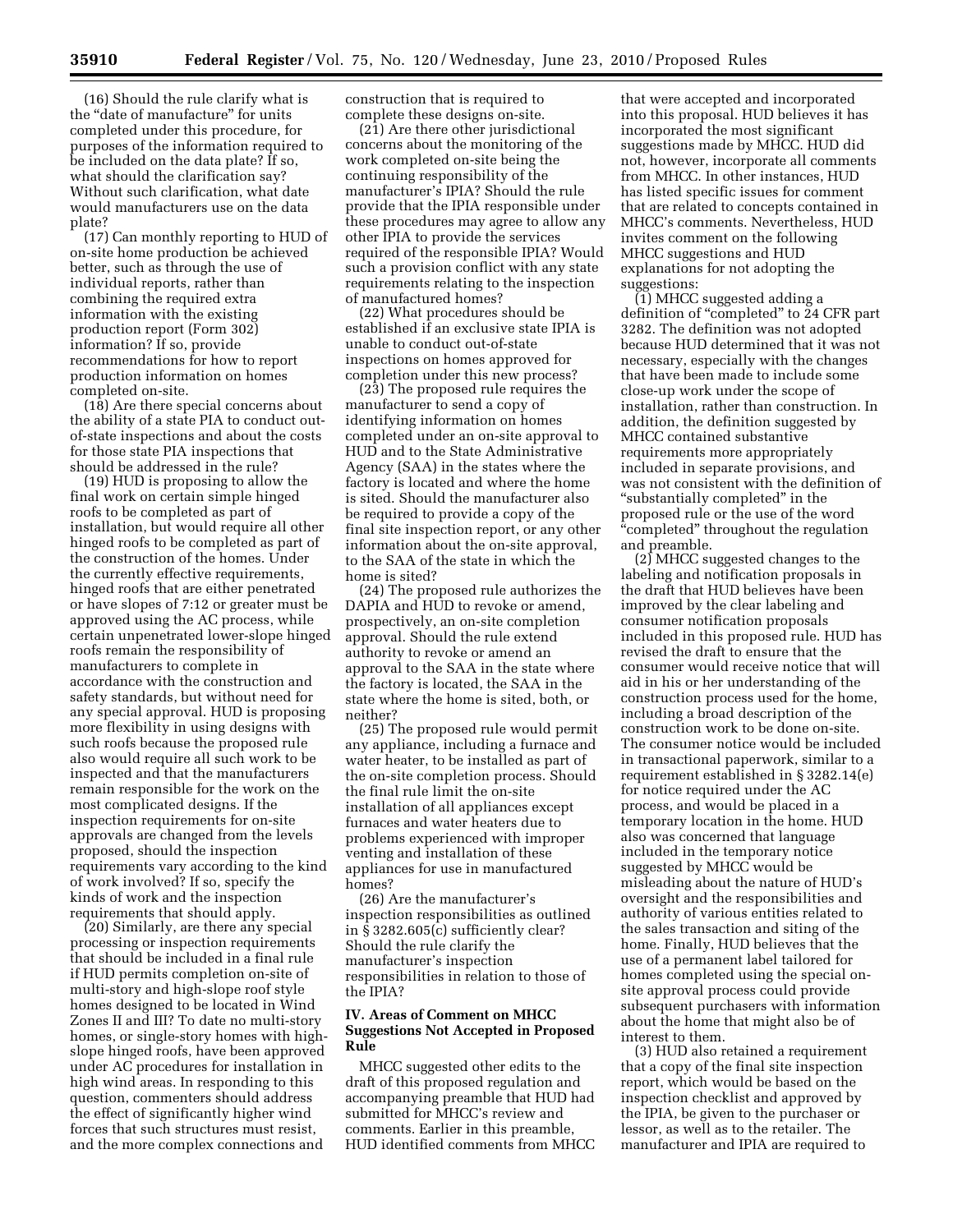retain a copy of the final inspection report in their files. MHCC had suggested a 5-year record-retention period which, as explained above, HUD has incorporated into the proposed rule for DAPIAs, to which a 5-year requirement currently applies for other records. Similarly, however, manufacturers would be required to retain records relating to on-site approval and completion in the home for the same period of time that applies to retention of other information in the home files, i.e., the life of the home. IPIAs would be required to retain their records of actions applicable to on-site (and AC) approvals as part of their permanent records in accordance with § 3282.362(d).

(4) MHCC recommended adding a requirement that the manufacturer's site inspection report include the name and address of the installer or contractor responsible for performing any on-site work. Because any work done on-site in accordance with this proposed rule to bring the home into compliance with the construction and safety standards is ultimately the responsibility of the manufacturer, HUD has not adopted this recommendation, but will leave contracting and agency matters to private arrangements.

(5) For purposes of public comment, HUD retained a requirement that every manufactured home completed under an on-site approval process be inspected after the construction work performed on-site is completed. Although homes completed on-site might no longer have to follow the more burdensome AC approval process, HUD has proposed that the homes be equally subject to a final compliance review requirement.

MHCC suggested that the IPIA, DAPIA, and manufacturer decide on how the manufacturer's IPIA will review and approve the on-site work after the manufacturer completes its final site inspection report. HUD is concerned that MHCC's approach to assuring the quality of work performed on-site would not verify that on-site workers are capable of following the manufacturer's instructions or quality control procedures for the final stages of production. Therefore, HUD has retained the requirements for IPIA inspection of on-site work. However, HUD would be interested in receiving comments about any circumstances that could permit a reduced level of inspection of homes that are completed under an on-site approval.

(6) Although the proposed rule provides that a final inspection of onsite work is to be done by the IPIA or its independent agents, HUD has also retained a provision that allows the

DAPIA to establish minimal qualifications for an inspector acceptable to the DAPIA. The ability to assure a particular level of inspection may encourage a DAPIA to approve onsite completion requests that may involve unusual circumstances, thus making the process even more flexible.

(7) HUD retained a requirement that MHCC suggested be eliminated; specifically, that the DAPIA include an ''SC'' designation on each page of the manufacturer's designs that includes an element of construction to be completed on-site. HUD believes that retaining this procedure will facilitate easier oversight of the on-site construction process by the SAAs and HUD.

(8) MHCC had suggested language providing that the retailer must notify the manufacturer that a home subject to the on-site completion approval process is ready for siting at a specific address, or that the completed home is ready for the manufacturer's final inspection. Instead, because the manufacturer is responsible for the on-site completion process under this proposed rule, HUD left the requirements for such notification to private arrangements.

Since the use of private arrangements for notification has not proven successful under current regulatory practices for AC, HUD is seeking comment on whether the rule should expressly address notification to a manufacturer about a retail sale or repair that requires on-site construction work. If so, HUD requests that commenters address how the rule should address such notification, and what would be the ramifications for failure to provide the notification, especially in light of the Act's and this proposed rule's requirements for manufacturer responsibility for production of homes that comply with the construction and safety standards.

(9) MHCC recommended that HUD not include an initial proposal that defined when the responsibilities of the manufacturer and retailer shift under the Act and the regulations in Subparts F (24 CFR 3282.251–3282.256) and I (3282.401–3282.416) of the Manufactured Home Procedural and Enforcement Regulations. HUD did not adopt this recommendation. Instead, HUD has revised the language of § 3282.605(c) and (d) to more clearly establish the purpose of the provision. Because the Act and HUD's regulations establish responsibilities and sanctions that are defined in terms of point of sale, HUD believes it is important for manufacturers and retailers to understand at what point in a transaction their responsibilities will change from pre-sale to post-sale duties.

HUD understands, however, the concern that some purchasers experiencing ''buyer's remorse'' might try to take inappropriate advantage of such a provision. Therefore, HUD also is retaining language in the provision to establish that the provision is not intended to affect how a contract of sale would be enforced under state law.

(10) MHCC recommended providing additional authority to the manufacturer's IPIA, to revoke or amend an approval for on-site completion work and to oversee the work of installers. HUD believes that neither of these revisions is necessary, and they have not been included in this proposed rule. An IPIA that is concerned about a manufacturer's performance has authority under current regulations (§ 3282.362(c)) to red-tag nonconforming homes, and can request that the DAPIA or HUD revoke the on-site completion approval for future construction. The proposed rule adopts a distinction based on MHCC's recommendations to include within the scope of installation, rather than construction, more work performed on-site to join sections of multiple section homes. As addressed above, the manufacturer continues to be responsible for construction work, regardless of who actually performs the work. Therefore, authority for an IPIA to review manufacturer performance under an on-site construction approval encompasses anyone who performs the work on behalf of the manufacturer.

(11) HUD also has not accepted two MHCC recommendations concerning the provision of information to state and local governments that might have responsibilities related to manufactured homes when work is performed on those homes on-site. HUD has retained a requirement that the manufacturer provide to the SAAs and HUD, in the production and siting states, the serial number of each home produced under an on-site completion approval and a brief description of the work done onsite for each of these homes. Further, HUD has modified, but retained, a requirement that manufacturers notify the state or local jurisdiction of any addon to the home that is not covered by the manufacturer's final on-site inspection and certification of completion, but about which the manufacturer knew or reasonably should have known. HUD intends this requirement to help the state and local jurisdictions identify work performed during the siting of manufactured homes that might be subject to state and local, rather than HUD, construction and inspection requirements. MHCC had recommended eliminating these requirements.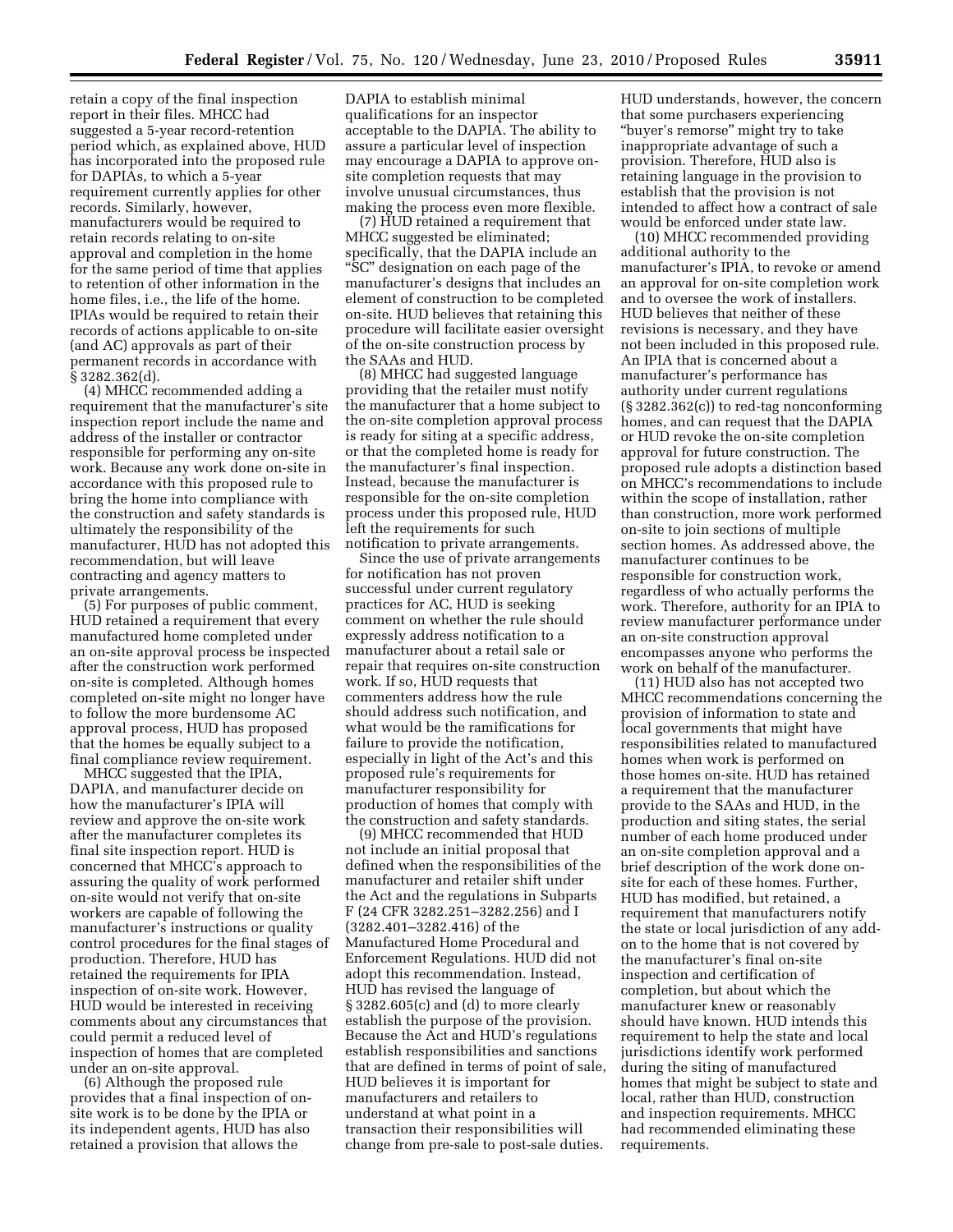(12) Finally, MHCC made other comments that were more editorial than substantive in nature. When HUD agreed with those suggestions, they have been incorporated into the proposed rule and preamble, as appropriate.

### **Findings and Certifications**

# *Paperwork Reduction Act*

The proposed information collection requirements contained in § 3282 have been submitted to the Office of

Management and Budget (OMB) for review under the Paperwork Reduction Act of 1995 (44 U.S.C. 3501–3520). Under that law, an agency may not conduct or sponsor, and a person is not required to respond to, a collection of information, unless the collection displays a valid control number. OMB has issued HUD the control number 2502–0253 for the information collection requirements under the current Manufactured Housing Construction and Safety Standards

Program, which requires manufacturer submission AC approvals in 24 CFR part 3282.14.

The public reporting burden for this collection of information is estimated to include the time for reviewing current AC approvals and gathering, developing, and maintaining necessary data identified in the proposed rule and the collection of information. The following table provides information on the estimated public reporting burden:

| Information collection                     | Number of<br>respondents | Responses per<br>respondent | Total annual<br>responses | Hours per<br>response | Total hours |
|--------------------------------------------|--------------------------|-----------------------------|---------------------------|-----------------------|-------------|
|                                            | 48                       |                             | 48                        | 53                    | 2544        |
|                                            | 48                       | 142                         | 6.800                     |                       | 6,800       |
|                                            | 48                       | 142                         | 6.800                     | 0.25                  | 1.700       |
|                                            | 48                       | 142                         | 6.800                     | 0.25                  | 1.700       |
|                                            | 15                       | 453.3                       | 6.800                     |                       | 6.800       |
|                                            | 48                       | 142                         | 6.800                     | 0.5                   | 3.400       |
|                                            | 48                       | 142                         | 6.800                     | 0.25                  | 1.700       |
|                                            | 48                       | 12                          | 576                       | 0.50                  | 288         |
|                                            | 48                       | 142                         | 6.800                     | 0.25                  | 1.700       |
| Total hours of all information collections |                          |                             |                           |                       | 26.632      |

*In accordance with 5 CFR 1320.8(d)(1), HUD is soliciting comments from members of the public and affected agencies concerning the proposed collection of information to:* 

(1) Evaluate whether the proposed collection of information is necessary for the proper performance of the functions of the agency, including whether the information will have practical utility;

(2) Evaluate the accuracy of the agency's estimate of the burden of the proposed collection of information;

(3) Enhance the quality, utility, and clarity of the information to be collected; and

(4) Minimize the burden of the collection of information on those who are to respond, including through the use of appropriate automated collection techniques or other forms of information technology (*e.g.,* permitting electronic submission of responses).

Interested persons are invited to submit comments regarding the information collection requirements in this proposal. Under the provisions of 5 CFR part 1320, OMB is required to make a decision concerning this collection of information between 30 and 60 days after today's publication date. Therefore, any comment on the information collection requirements is best assured of having its full effect if OMB receives the comment within 30 days of today's publication. However, this time frame does not affect the deadline for comments to the agency on the proposed rule. Comments must refer to

the proposal by name and docket number (FR–5295–P–01) and must be sent to:

- HUD Desk Officer, Office of Management and Budget, New Executive Office Building, Washington, DC 20503; and
- Reports Liaison Officer, Office of the Assistant Secretary for Housing— Federal Housing Commissioner, Department of Housing and Urban Development, 451 Seventh Street, SW., Room 9116, Washington, DC 20410–8000.

### *Unfunded Mandates Reform Act*

Title II of the Unfunded Mandates Reform Act of 1995 (2 U.S.C. 1531– 1538) (UMRA) establishes requirements for Federal agencies to assess the effects of their regulatory actions on State, local, and tribal governments and the private sector. This proposed rule does not impose any Federal mandates on any state, local, or tribal governments or the private sector within the meaning of UMRA.

## *Environmental Review*

A Finding of No Significant Impact with respect to the environment has been made in accordance with HUD regulations at 24 CFR part 50, which implement section 102(2)(C) of the National Environmental Policy Act of 1969 (42 U.S.C. 4332(2)(C)). The finding of No Significant Impact is available for public inspection between the hours of 8 a.m. and 5 p.m. weekdays in the Regulations Division, Office of General

Counsel, Department of Housing and Urban Development, 451 7th Street, SW., Room 10276, Washington, DC 20410–0500. Due to security measures at the HUD headquarters building, please schedule an appointment to review the finding by calling the Regulations Division at 202–402–3055 (this is not a toll-free number). Individuals with speech or hearing impairments may access this number through TTY by calling the Federal Information Relay Service at 800–877– 8339.

#### *Regulatory Flexibility Act*

The Regulatory Flexibility Act (RFA) (5 U.S.C. 601 *et seq.*) generally requires an agency to conduct a regulatory flexibility analysis of any rule subject to notice and comment rulemaking requirements, unless the agency certifies that the rule will not have a significant economic impact on a substantial number of small entities. It is HUD's position that this proposed rule would not have a significant economic impact on a substantial number of small entities. HUD and MHCC have recognized the benefit of maximizing opportunities for housing manufacturers to complete construction of some homes at the installation site without seeking advance approval from HUD. This proposed rule is intended to promote that shared goal. The manufactured housing industry is rapidly expanding its offerings, and the inclusion of new design elements is viewed as key to the growth of this industry. On-site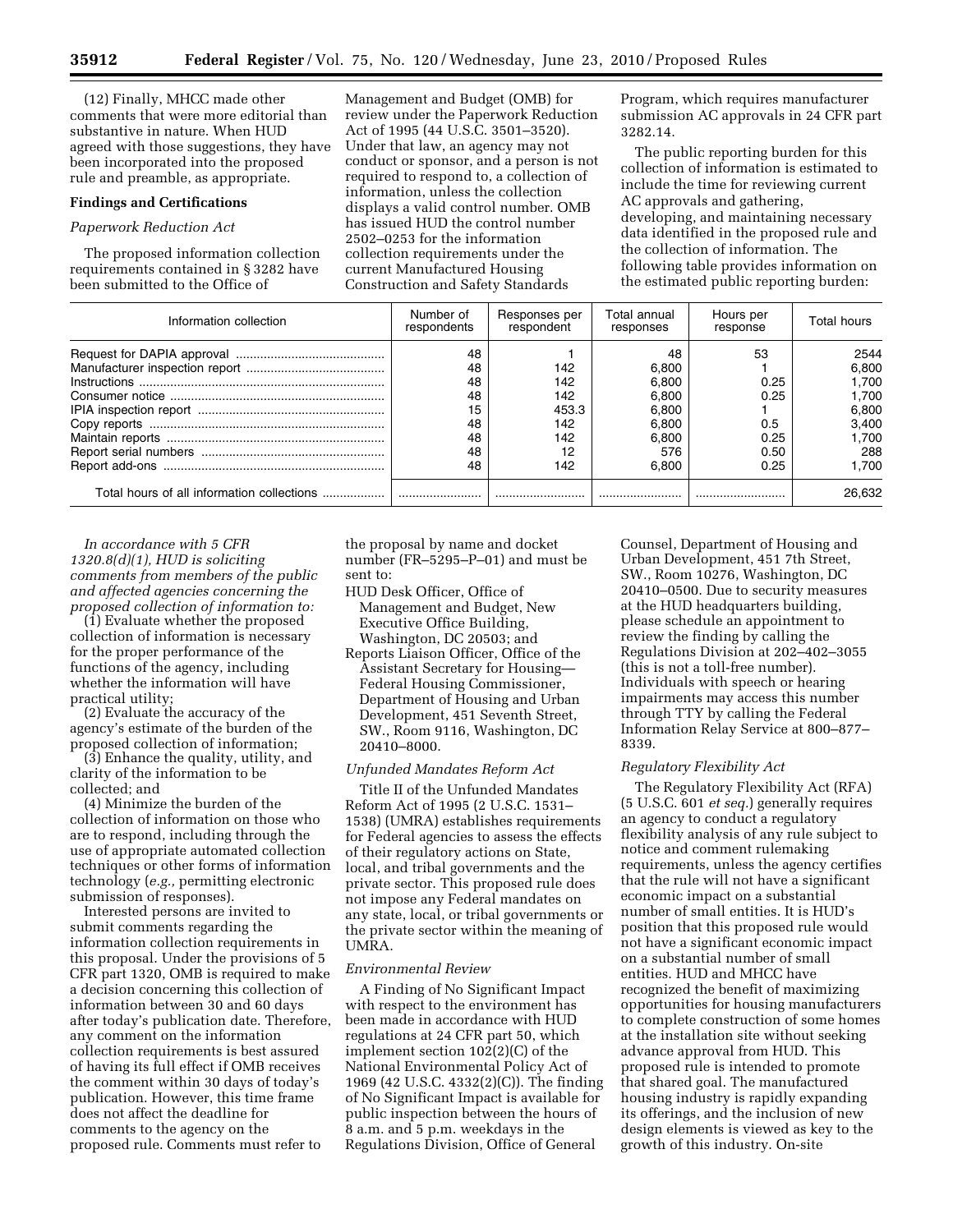installation of innovative design elements will improve the aesthetic quality and overall attractiveness of the manufactured housing product; increasing the appeal of these homes to the public; and improving cost effectiveness for the manufacturers, by allowing them to complete these structures at the construction site by installing these features there.

This rule would alleviate burden for all manufacturers, large and small, because it would make tangible streamlined improvements to the system regulating on-site construction of manufactured homes. This rule would establish procedures whereby manufacturers could complete construction of new manufactured housing on-site without being required to apply for HUD approval for on-site construction. This rule would apply only to work done to complete the manufacturing process required by the Manufactured Home Construction and Safety Standards; it would not affect the installation of homes subject to the model Manufactured Home Installation Standards, or apply in instances where a major portion of the home is to be constructed on site. Additionally, this rule would apply to only a subset of the total number of manufactured housing manufacturers, those that decide to incorporate the new design elements into their products; it is not a requirement that all manufacturers do so.

Further, this proposed rule is intended to have a beneficial effect by reducing the paperwork burden and costs of construction delays on housing manufacturers; these manufacturers currently must apply repeatedly for variances regarding on-site construction utilizing design elements and innovations that are expected to become commonplace over time. Easing the process for on-site construction of manufactured homes supports achievement of the goal of widely available safe, durable, and affordable manufactured housing.

Accordingly, the undersigned certifies that this rule would not have a significant economic impact on a substantial number of small entities. Notwithstanding HUD's view that this rule would not have a significant economic impact on a substantial number of small entities, HUD specifically invites comments regarding any less burdensome alternatives to this rule that will meet HUD's objectives and the statutory requirements.

## *Executive Order 13132, Federalism*

Executive Order 13132 (entitled "Federalism") prohibits an agency from

publishing any rule that has Federalism implications if the rule either: (1) Imposes substantial direct compliance costs on state and local governments and is not required by statute, or (2) the rule preempts state law, unless the agency meets the consultation and funding requirements of section 6 of the Executive Order. This proposed rule does not have Federalism implications and would not impose substantial direct compliance costs on state and local governments or preempt state law within the meaning of the Executive Order.

# **List of Subjects**

# *24 CFR Part 3282*

Administrative practice and procedure, Consumer protection, Intergovernmental relations, Investigations, Manufactured homes, Reporting and recordkeeping requirements.

#### *24 CFR Part 3285*

Housing standards, Incorporation by reference, Installation, Manufactured homes.

Accordingly, for the reasons described in the preamble, HUD proposes to amend 24 CFR part 3282 and 24 CFR part 3285 to read as follows:

# **PART 3282—MANUFACTURED HOME PROCEDURAL AND ENFORCEMENT REGULATIONS**

1. The authority citation for part 3282 continues to read as follows:

**Authority:** 28 U.S.C. 2461 note; 42 U.S.C. 3535(d); 42 U.S.C. 5424.

2. In § 3282.7, redesignate paragraph (kk) as paragraph (ll) and add new paragraph (kk) to read as follows:

# **§ 3282.7 Definitions.**

 $\star$   $\star$   $\star$ (kk) *Substantial completion.* A manufactured home is substantially completed if all aspects of construction that can be reasonably finished in the manufacturer's plant are completed, except as provided in § 3282.603. \* \* \* \* \*

3. In § 3282.8, revise the heading to paragraph (a) read as follows:

#### **§ 3282.8 Applicability.**

(a) *Manufactured homes.* \* \* \* \* \* \* \* \*

4. In § 3282.203, add a new sentence at the end of paragraph (e) to read as follows:

# **§ 3282.203 DAPIA services.**  \* \* \* \* \*

(e) \* \* \* When applicable under § 3282.605, the IPIA must concur in the change before it can be approved by the DAPIA.

\* \* \* \* \* 5. In § 3282.252, revise paragraph (b) to read as follows:

# **§ 3282.252 Prohibition of sale.**

\* \* \* \* \*

(b) This prohibition applies to any affected manufactured homes until the completion of the entire sales transaction. A sales transaction with a purchaser is considered completed when all the goods and services that the dealer agreed to provide at the time the contract was entered onto have been provided. Completion of a retail sale will be at the time the dealer completes set-up of the manufactured home if the dealer has agreed to provide the set-up, or at the time the dealer delivers the home to a transporter, if the dealer has not agreed to transport or set up the manufactured home. The sale is also complete upon delivery to the site if the dealer has not agreed to provide setup as completion of sale, except that any sale or lease under subpart M of this part and as provided in § 3286.117(a) will not be considered complete until the purchaser or lessor, as applicable, has been provided with a final site inspection report.

6. In § 3282.361, revise the first sentence of paragraph (c)(4) to read as follows:

## **§ 3282.361 Design Approval Primary Inspection Agency (DAPIA).**

\* \* \* \* \* (c) \* \* \*

 $\star$   $\qquad$   $\star$   $\qquad$   $\star$ 

(4) *Manual change approval.* Each change the manufacturer wishes to make in its quality assurance manual must be approved by the DAPIA, and, when subject to § 3282.604, concurred in by the IPIA. \* \* \*

- \* \* \* \* \*
	- 7. Amend § 3282.362, as follows:
- a. Revise paragraph (c)(2)(i)(A);
- b. Revise the introductory text of

paragraph  $(c)(2)(i)(C)$ ; and

c. Add a new paragraph (d)(5), to read as follows:

# **§ 3282.362 Production Inspection Primary Inspection Agencies (IPIAs).**

- \* \* \* \* \*  $(c) * * * *$
- $(2) * * * *$
- (i) \* \* \*

(A) The IPIA is to supply the manufacturer with a 2- to 4-week supply of the labels described in this paragraph and § 3282.607(b)(2). The IPIA is to provide the labels in sequentially numbered series without any duplication of numbers. The IPIA may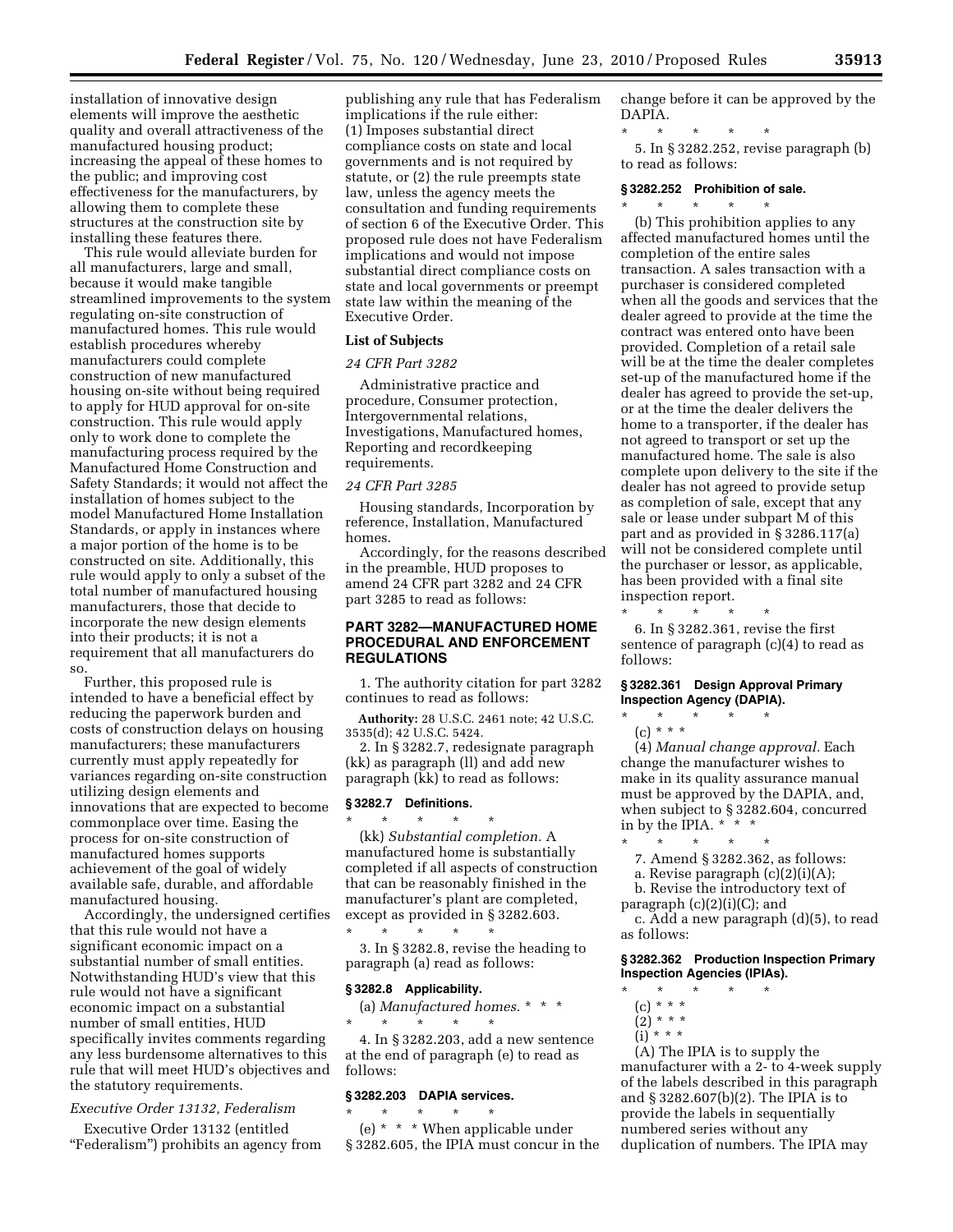obtain labels from HUD or HUD's monitoring contractor or, where the IPIA obtains the prior approval of HUD, from a label manufacturer. No labels may be provided to the manufacturer unless the IPIA reasonably believes that the manufacturing plant is producing manufactured homes that conform to the DAPIA-approved designs and the construction and safety standards. In no event may the IPIA allow a label to be affixed to a manufactured home that it knows fails to conform to the design, or where the design is not specific to the construction and safety standards. \* \* \* \* \*

(C) Except as provided by § 3282.606, the label must read as follows:

- \* \* \* \* \*
	- (d) \* \* \*

(5) Records of all site inspections made as required under procedures applicable to approval of AC or on-site completion pursuant to §§ 3282.14 or 3282.610.

\* \* \* \* \* 8. Revise § 3282.552 to read as follows:

# **§ 3282.552 Manufacturer reports for joint monitoring fees.**

The manufacturer must submit to the IPIA in each of its manufacturing plants, and to HUD or its agent, a monthly production report that includes the serial numbers of each manufactured home manufactured and labeled at that plant during the preceding month. The report must also include the date of completion, state of first location of these manufactured homes after leaving the plant, type of unit, and any other information required under this part. The state of first location is the state of the premises of the retailer or purchaser to whom the manufactured home is first shipped. The monthly report must be submitted by the 10th day of each month and contain information describing the manufacturer's previous month's activities. The manufacturer is encouraged to submit the report electronically, when feasible.

9. Add a new subpart M to read as follows:

# **Subpart M—On-Site Completion of Construction of Manufactured Homes**

Sec.

- 3282.601 Purpose and applicability. 3282.602 Construction qualifying for on-site completion.
- 3282.603 Request for approval; DAPIA
- review, notification and approval.<br>3282.604 DAPIA responsibilities. DAPIA responsibilities.
- 3282.605 Requirements applicable to completion of construction.<br>3282.606 Consumer information
- Consumer information.
- 3282.607 IPIA responsibilities. 3282.608 Manufacturer responsibilities.

3282.609 Revocation or amendment of DAPIA approval.

3282.610 Failure to comply with the procedures of this subpart.

3282.611 Compliance with this subpart.

# **Subpart M—On-Site Completion of Construction of Manufactured Homes**

#### **§ 3282.601 Purpose and applicability.**

(a) *Purpose of section.* This section establishes the procedure for limited onsite completion of some aspects of construction that cannot be completed at the factory.

(b) *Applicability.* This section applies if the manufactured home is substantially completed in the factory. The affected home must meet the requirements of the construction and safety standards upon completion of the site work and must be inspected by the manufacturer's IPIA as provided in this subpart, unless specifically exempted as installation under HUD's Model Installation Standards, 24 CFR part 3285. This section does not apply to Alternative Construction (see § 3282.14) that does not comply with the Manufactured Home Construction and Safety Standards.

## **§ 3282.602 Construction qualifying for onsite completion.**

(a) The manufacturer, the manufacturer's DAPIA, and the manufacturer's IPIA may agree to permit certain aspects of construction of a manufactured home to be completed to the construction and safety standards on-site in accordance with the requirements of this subpart. The aspects of construction that may be approved to be completed on-site are the partial completion of structural assemblies or systems (*e.g.,* electrical, plumbing, heating, cooling, fuel burning, and fire safety systems) and components built as an integral part of the home, when the partial completion on-site is warranted because completion of the partial structural assembly or system during the manufacturing process in the factory would not be practicable (*e.g.,* because of the home design or probable result in transportation damage or if precluded because of road restrictions). Examples of construction that may be completed on-site include:

(1) Multi-story designs;

(2) Hinged roof and eave construction, unless exempted as installation by § 3285.801(f) of the Model Manufactured Home Installation Standards and completed and inspected in accordance with the Manufactured Home Installation Program;

(3) The home design involves work that cannot reasonably be completed in

the factory, or when the manufacturer authorizes the retailer to provide an add-on to the home during set-up when that work would take the home out of conformance with the construction and safety standards and then bring it back into conformance; or

(4) The manufacturer, retailer, installer, or homeowner is providing alternative or additional building components or appliances including fireplaces to be installed on site.

(5) Parts shipped loose with the house that will be installed on-site unless exempted as installation by the installation standards;

(6) Exterior applications such as brick siding, stucco, or tile roof systems; and

(7) Other construction such as roof extensions (dormers), site-installed windows in roofs, removable or open floor sections for basement stairs, and sidewall bay windows.

(b) A retailer or licensed contractor with prior authorization from the manufacturer may perform the on-site work in accordance with the DAPIA approvals and site completion instructions after obtaining written concurrence of the acceptance of the quality assurance program from the IPIA. However, the manufacturer must prepare and provide all site inspection reports, as well as the certification of completion, and must fulfill all of its responsibilities and maintain all records at the factory of origin as required by § 3282.609.

## **§ 3282.603 Request for approval; DAPIA review, notification, and approval.**

(a) *Manufacturer's request for approval.* The manufacturer must request, in writing, and obtain approval of its DAPIA for any aspect of construction that is to be completed onsite under this subpart. The manufacturer, its IPIA, and its DAPIA must work together to reach agreements necessary to enable the request to be reviewed and approved.

(b) *DAPIA notification.* The DAPIA must notify the manufacturer of the results of the DAPIA's review of the manufacturer's request, and must retain a copy of the notification in the DAPIA's records. The DAPIA shall also forward a copy of the approval to HUD or the Secretary's agent as provided under § 3282.361(a)(4). The notification must either:

(1) Approve the request if it is consistent with this section and the objectives of the Act; or

(2) Deny the proposed on-site completion and set out the reasons for the denial.

(c) *Manner of DAPIA approval.*  Notification of DAPIA approval must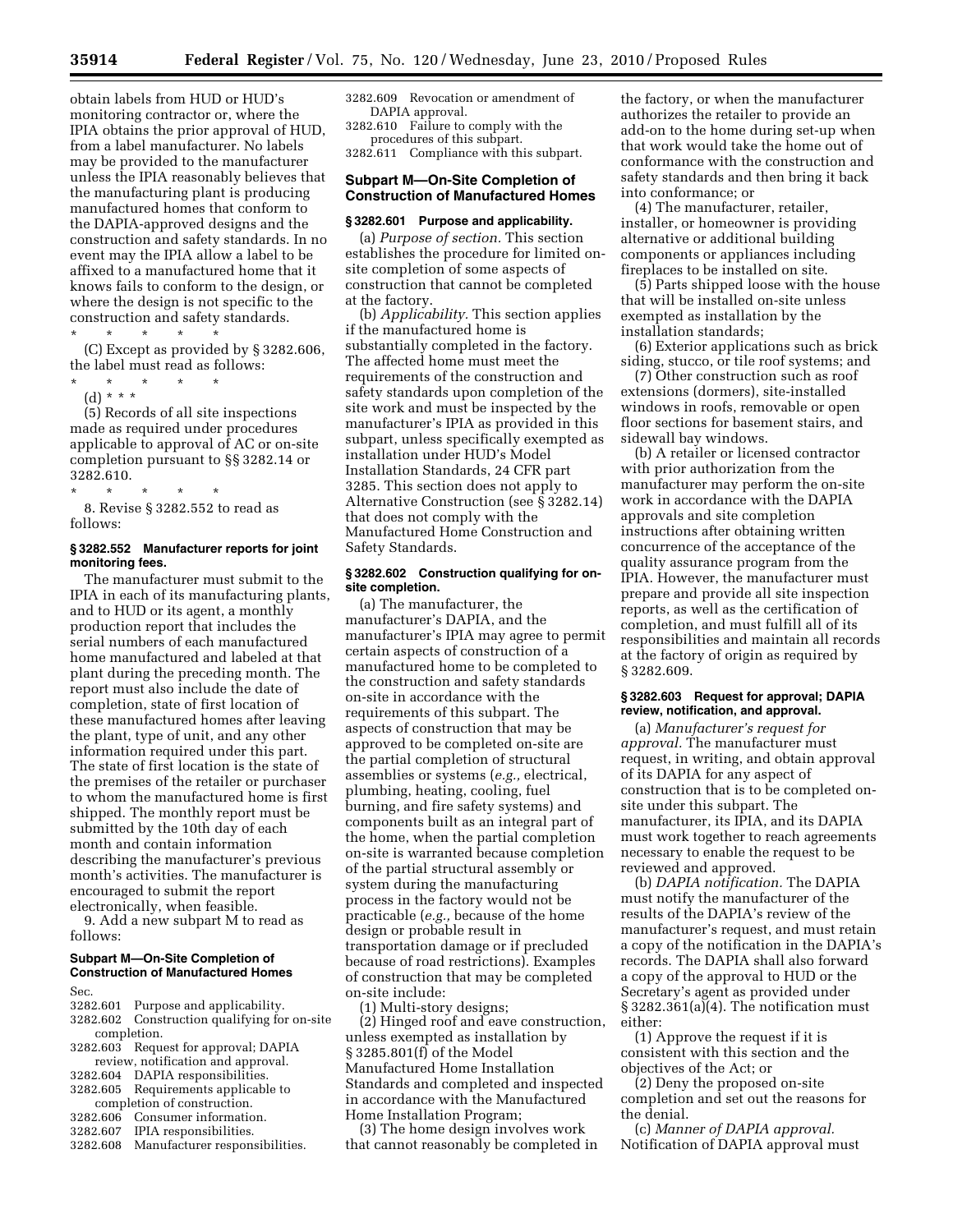include, by incorporation or by listing, the information required by paragraph (d) of this section, and must be indicated by the DAPIA placing its stamp of approval or authorized signature on each page of the manufacturer's designs submitted with its request for approval. The DAPIA must include an "SC" designation on each page that includes an element of construction that is to be completed onsite and must include those pages as part of the approved design package.

(d) *Contents of DAPIA approval.* Any approval by the DAPIA under this section must:

(1) Identify the work to be completed on-site;

(2) List all models to which the approval applies, or indicate that the approval is not model-specific;

(3) Include acceptance by the DAPIA of a quality assurance manual for on-site completion meeting the requirements of paragraph (e) of this section;

(4) Include the IPIA's written agreement to accept responsibility for completion of the necessary on-site inspections and accompanying records.

(5) Identify instructions authorized for completing the work on-site that meet the requirements of paragraph (f) of this section;

(6) Include the manufacturer's system for tracking the status of homes built under the approval until the on-site work and necessary inspections have been completed, to assure that the work is being performed properly;

(7) Include an inspection checklist developed by the IPIA and manufacturer and approved by the DAPIA, that is to be used by the final site inspectors;

(8) Include a Consumer Information Notice developed by the manufacturer and approved by the DAPIA that explains the on-site completion process and identifies the work to be completed on-site; and

(9) Include any other requirements and limitations that the DAPIA deems necessary or appropriate to accomplish the purposes of the Act, such as any special testing procedures or, inspections, for IPIA inspectors performing the on-site inspections.

(e) *Quality Assurance Manual for On-Site Completion Requirements.* The portion of the quality assurance manual for on-site completion required by paragraph (d)(3) of this section must receive the written concurrence of the manufacturer's IPIA with regard to its acceptability and applicability to the onsite completion of the affected manufactured homes. It must include a commitment by the manufacturer to prepare a final site inspection report that will be submitted to the IPIA for its

review. When appropriate, this portion of the quality assurance manual for onsite completion will be deemed a change in the manufacturer's quality assurance manual for the applicable models, in accordance with §§ 3282.203 and 3282.361.

(f) *Instructions for completion on-site.*  The DAPIA must include instructions authorized for completing the work onsite as a separate part of the manufacturer's approved design package. The manufacturer must provide a copy of these instructions and the inspection checklist required by paragraph (d)(7) of this section to the IPIA for monitoring and inspection purposes.

# **§ 3282.604 DAPIA responsibilities.**

The DAPIA for any manufacturer proceeding under this section is responsible for:

(a) Verification that all information required by § 3282.603 has been submitted by the manufacturer;

(b) Review and approval of manufacturer's designs, site completion instructions, and quality assurance manuals for site work to be performed;

(c) Determining if there is complex work involved requiring special testing or inspections that are needed for IPIA inspectors to perform the on-site inspections;

(d) Maintaining all records and approvals for at least 5 years; and

(e) Revoking or amending its approvals in accordance with § 3282.610.

# **§ 3282.605 Requirements applicable to completion of construction.**

(a) *Serial numbers of homes completed on-site.* The serial number of each home completed in conformance with this section must include the prefix "SC".

(b) *Labeling.* (1) A manufacturer that has received a DAPIA approval under § 3282.604 may certify and label a manufactured home that is substantially completed in the manufacturer's plant at the proper completion of the in-plant production phase, even though some aspects of construction will be completed on-site in accordance with the DAPIA's approval. Any such home must be shipped with an affixed on-site completion certification label and with a Consumer Information Notice that meets the requirements of § 3282.606.

(2) The on-site completion certification label must be green and must meet the same location, size, material, and fastening requirements established for the certification label in § 3280.11 of this chapter. The on-site completion certification label must read as follows:

As evidenced by this ON–SITE COMPLETION CERTIFICATION LABEL No. SC–ABC 000 000 001(P), the manufacturer certifies to the best of the manufacturer's knowledge and belief that this manufactured home has been substantially completed in accordance with an approved design and has been inspected (except for the components specifically identified in the instructions for completion on-site) in accordance with requirements of the Department of Housing and Urban Development (HUD) in effect on the date of manufacture (see data plate affixed to home). This ON–SITE COMPLETION CERTIFICATION LABEL permits the home to be moved to the site where work will be completed. The manufacturer is required to complete construction of the home in accordance with HUD requirements, arrange for inspection of the on-site work, and provide an approved final site inspection report to the lessor or first person to purchase the home for purposes other than resale.

(c) *Site inspection.* Prior to occupancy, the manufacturer shall ensure that each home is inspected onsite. The manufacturer is responsible for inspecting all aspects of construction that are completed on-site as provided in its approved designs and quality assurance manual for on-site completion.

(d) *Site inspection report.* (1) In preparing the site inspection report, the manufacturer must use the inspection checklist approved by the DAPIA in accordance with  $\S 3282.603(d)(7)$ , and must prepare a final site inspection report and provide a copy to the IPIA. Within 10 days after the date that the IPIA notifies the manufacturer of the IPIA's approval of the final site inspection report, the manufacturer must provide a copy of the approved report to the lessor or purchaser prior to occupancy and, as applicable, the appropriate retailer and any person or entity other than the manufacturer that performed the on-site construction work.

(2) Each approved final site inspection report must include:

(i) The name and address of the manufacturer;

(ii) The serial number of the manufactured home;

(iii) The address of the home site;

(iv) The name of the person responsible for the manufacturer's final site inspection;

(v) The name of each person who performs on-site inspections on behalf of the IPIA, the name of the person responsible for acceptance of the manufacturer's final on-site inspection report on behalf of the IPIA, and the IPIA's name, mailing address, and telephone number;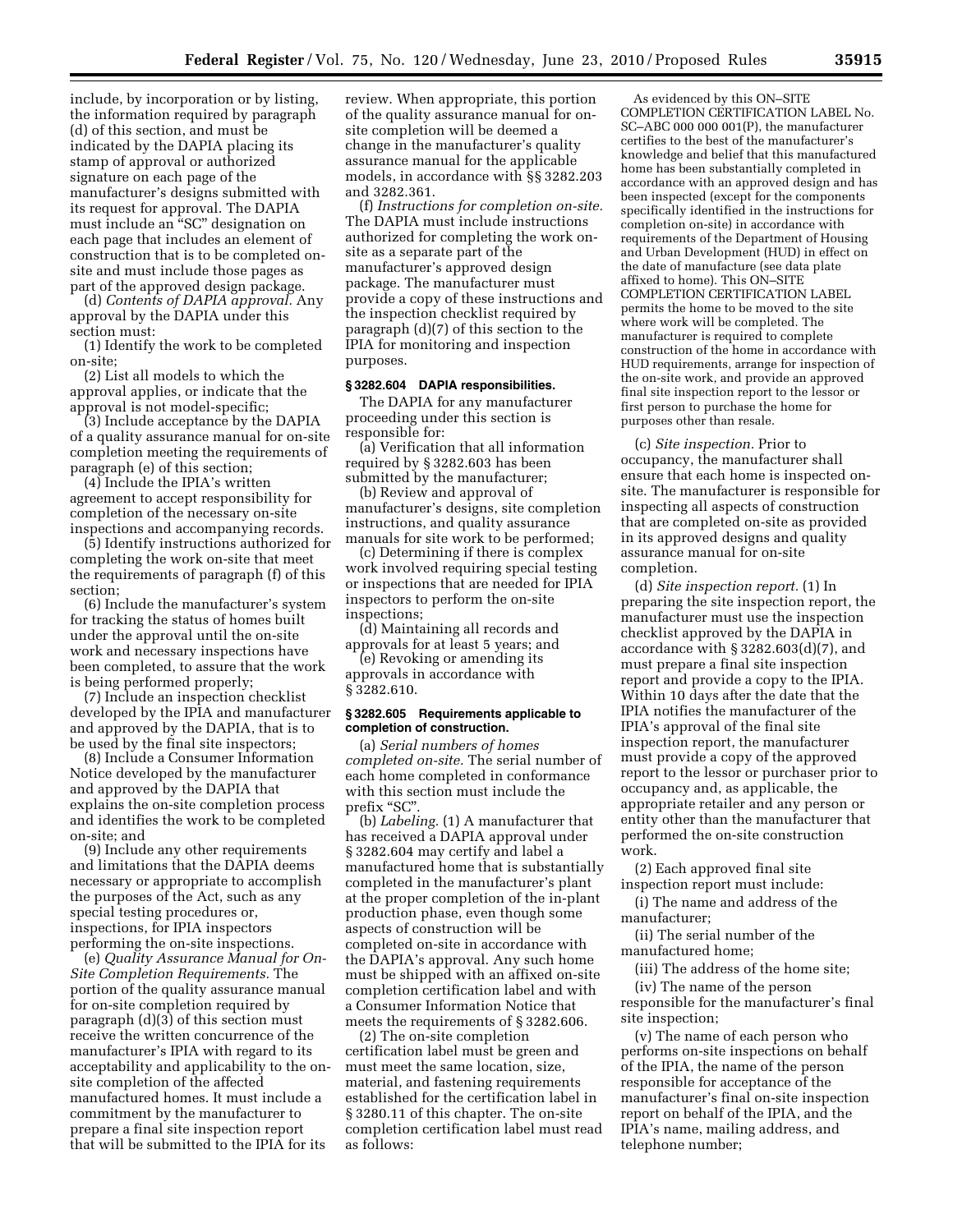(vi) A description of the work performed on-site and the inspections made;

(vii) When applicable, verification that any problems noted during inspections have been corrected prior to certification of compliance; and

(viii) Certification by the manufacturer of completion in accordance with the DAPIA-approved instructions and that the home conforms with the approved design or, as appropriate under § 3282.362(a)(1)(iii), the construction and safety standards.

(3) The IPIA must review each manufacturer's final on-site inspection report and determine whether to accept that inspection report.

(i) Concurrently with the manufacturer's final site inspection, the IPIA or the IPIA's agent must inspect all of the on-site work for homes completed using an approval under this section. The IPIA must use the inspection checklist approved by the DAPIA in accordance with § 3282.603(d)(7).

(ii) If the IPIA determines that the manufacturer is not performing adequately in conformance with the approval, the IPIA must red-tag and reinspect until it is satisfied that the manufacturer is conforming to the conditions included in the approval. The home may not be occupied until the manufacturer and the IPIA have provided reports required by this Section confirming compliance with the Manufactured Home Construction and Safety Standards.

(iii) The IPIA must notify the manufacturer of the IPIA's acceptance of the manufacturer's final site inspection report. The IPIA may indicate acceptance by issuing its own final site inspection report or by indicating, in writing, its acceptance of the manufacturer's site inspection report showing that the work completed onsite is in compliance with the DAPIA approval and the construction and safety standards.

(4) Within 10 days of the date of IPIA's notification to the manufacturer of the acceptance of its final site inspection report, the manufacturer must provide to the purchaser or lessor, as applicable, the manufacturer's final site inspection report. For purposes of establishing the manufacturer's and retailer's responsibilities under the Act and subparts F and I of this part, the sale or lease of the manufactured home will not be considered complete until the purchaser or lessor, as applicable, has been provided with the report. HUD does not intend that failure to provide this report within 10 days of the date of the IPIA's notification will constitute a breach of contract.

(e) *Report to HUD.* (1) After an acceptable final inspection of work completed on-site, the manufacturer must report to HUD through its IPIA, on the manufacturer's monthly production report required in accordance with § 3282.552, the serial number of each home produced under an approval issued pursuant to this section. The manufacturer must also provide a brief description of the work done on-site for each of these homes as an attachment to this report.

(2) The report must be consistent with the DAPIA approval issued pursuant to this section.

(3) The manufacturer must submit a copy of the report, or a separate listing of all information provided on each report for homes that are completed under an approval issued pursuant to this section, to the SAAs of the states where the home is substantially completed in the factory and where the home is sited, as applicable.

#### **§ 3282.606 Consumer information.**

(a) *Notice.* Any home completed under the procedures established in this section must be shipped with a temporary notice that explains that the home will comply with the requirements of the construction and safety standards only after all of the site work has been completed and inspected. The notice must be legible and typed, using letters at least 1⁄4 inch high in the text of the notice and 3⁄4 inch high for the title. The notice must read as follows:

# **IMPORTANT CONSUMER INFORMATION NOTICE**

**WARNING:** DO NOT LIVE IN THIS HOME UNTIL THE ON-SITE WORK HAS BEEN COMPLETED AND THE MANUFACTURER HAS PROVIDED A COPY OF THE INSPECTION REPORT THAT CERTIFIES THAT THE HOME HAS BEEN INSPECTED AND IS CONSTRUCTED IN ACCORDANCE WITH APPROVED INSTRUCTIONS FOR MEETING THE CONSTRUCTION AND SAFETY STANDARDS.

This home has been substantially completed at the factory and certified as having been constructed in conformance with the Federal Manufactured Home Construction and Safety Standards when specified work is performed and inspected at the home site. This on-site work must be performed in accordance with manufacturer's instructions that have been approved for this purpose. The work to be performed on-site is [insert description of all work to be performed in accordance with the construction and safety standards].

This notice may be removed by the purchaser or lessor when the manufacturer provides the first purchaser or lessor with a copy of the manufacturer's final site inspection report, as required by regulation.

This final report must include the manufacturer's certification of completion. All manufactured homes may also be subject to separate regulations requiring approval of items not covered by the Federal Manufactured Home Construction and Safety Standards, such as installation and utility connections.

(b) *Placement of notice in home.* The notice required by paragraph (a) of this section must be displayed in a conspicuous and prominent location within the manufactured home and in a manner likely to assure that it is not removed until, or under the authorization of, the purchaser or lessor. The notice is to be removed only by the first purchaser or lessor. No retailer, installation or construction contractor, or other person may interfere with the required display of the notice.

(c) *Providing notice before sale.* A manufacturer that receives an on-site construction approval under § 3282.603 also must provide, or assure that the retailer provides, a copy of the Consumer Information Notice to prospective purchasers of any home to which the approval applies before the purchasers enter into an agreement to purchase the home.

(d) *When sale or lease of home is complete.* For purposes of establishing the manufacturer's and retailer's responsibilities for on-site completion under the Act and subparts F and I of this part, the sale or lease of the manufactured home will not be considered complete until the purchaser or lessor, as applicable, has been provided with a copy of the final site inspection report required under § 3282.605(d) and a copy of the manufacturer's certification of completion required under § 3282.609(k) and (l). For 5 years from the date of the sale or lease of each home, the manufacturer must maintain in its records an indication that the final on-site inspection report and certification of completion has been provided to the lessor or purchaser and, as applicable, the appropriate retailer.

#### **§ 3282.607 IPIA responsibilities.**

The IPIA for any manufacturer proceeding under this section is responsible for:

(a) Working with the manufacturer and the manufacturer's DAPIA to incorporate into the DAPIA-approved quality assurance manual for on-site completion any changes that are necessary to ensure that homes completed on-site conform to the requirements of this section;

(b) Providing the manufacturer with a supply of the labels described in this section in accordance with the requirements of § 3282.362(c)(2)(i)(A);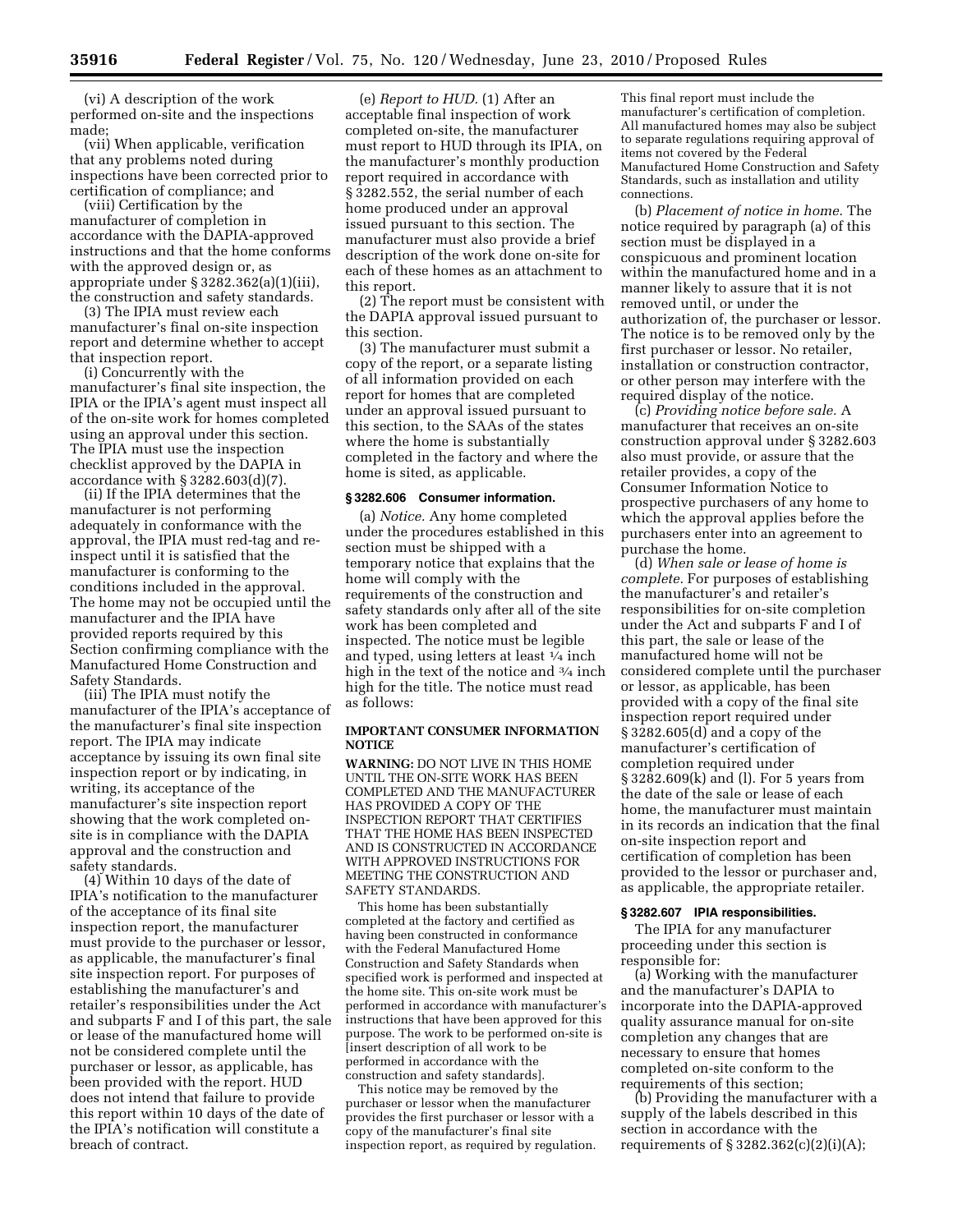(c) Overseeing the effectiveness of the manufacturer's quality control system for assuring that on-site work is completed to the DAPIA-approved designs, which must include:

 $(1)$  Verifying that the manufacturer's quality control manual at the installation site is functioning and being followed;

(2) Monitoring the manufacturer's system for tracking the status of each home built under the approval until the on-site work and necessary inspections have been completed;

(3) Reviewing all of the

manufacturer's final on-site inspection reports; and

(4) Inspecting all of the on-site construction work for each home utilizing an IPIA inspector or a qualified third-party inspector, as appropriate.

(i) Prior to close-up, unless access panels are provided to allow the work to be inspected after all work is completed on-site; and

(ii) After all work is completed onsite, except for close-up.

(d) Designating an IPIA inspector or a qualified inspector, as set forth under § 3282.358(d) who is not associated with the manufacturer and is not involved with the site construction or completion of the home and is free of any conflict of interest in accordance with § 3282.359, to inspect the work done onsite for the purpose of determining compliance with:

(1) The approved design or, as appropriate under § 3282.362(a)(1)(iii), the construction and safety standards; and

(2) The DAPIA-approved quality assurance manual for on-site completion applicable to the labeling and completion of the affected manufactured homes;

(e) Notifying the manufacturer of the IPIA's acceptance of the manufacturer's final site inspection report (*see*  § 3282.605(d)(3)(iii)); and

(f) Preparing final inspection reports and maintaining such reports and final site inspection reports of the manufacturer for a period of at least 5 years. All reports must be available for HUD and SAA review in the IPIA's central record office as part of the labeling records.

#### **§ 3282.608 Manufacturer responsibilities.**

A manufacturer proceeding under this section is responsible for:

(a) Obtaining DAPIA approval for completion of construction on-site, in accordance with § 3282.603;

(b) Obtaining the IPIA's agreement to perform on-site inspections as necessary under this section and the terms of the DAPIA's approval;

(c) Notifying the IPIA that the home is ready for inspection.

(d) Paying the IPIA's costs for performing on-site inspections of work completed under this section;

(e) Either before or at the time on-site work commences, providing the IPIA with a copy of any applicable DAPIAapproved quality assurance manual for on-site completion, the approved instructions for completing the construction work on-site, and an approved inspection checklist;

(f) Certifying the home by affixing the on-site completion certification label, as provided in § 3282.605(b), unless the IPIA determines that the quality assurance program is not effective.

(g) Ensuring that the consumer notification requirements of § 3282.606 are met for any home completed under this subpart;

(h) Maintaining a system for tracking the status of homes built under the approval until the on-site work and necessary inspections have been completed, such that the system will assure that the work is performed in accordance with the quality control manual and other conditions of the approval;

(i) Ensuring performance of all work as necessary to assure compliance with the construction and safety standards upon completion of the site work, including § 3280.303(b) of this chapter, regardless of who does the work or where the work is completed;

(j) Preparing a site inspection report upon completion of the work on-site, certifying completion in accordance with DAPIA-approved instruction and that the home conforms with the approved design or, as appropriate under § 3282.362(a)(1)(iii), the construction and safety standards;

(k) Providing its final on-site inspection report and certification of completion to the IPIA and, after approval, to the lessor or purchaser and, as applicable, the appropriate retailer;

(l) Maintaining in its records the approval notification from the DAPIA, the manufacturer's final on-site inspection report and certification of completion, and the IPIA's acceptance of the final site inspection report and certification, and making all such records available for review by HUD in the factory of origin;

(m) Reporting to HUD or its agent the serial numbers assigned to each home completed in conformance with this section on Form 302; and

(n) With respect to a home that the manufacturer inspected and certified upon completion of the work on-site, notifying the appropriate state or local jurisdiction of any add-on to the home,

as referenced in § 3282.8(j), that has not been inspected by the state or local jurisdiction and that is not covered by the manufacturer's inspection and certification, but about which the manufacturer knew or reasonably should have known.

(o) Maintaining copies of all records for on-site completion for each home as required by this section in the unit file to be maintained by the manufacturer.

# **§ 3282.609 Revocation or amendment of DAPIA approval.**

The DAPIA that issued an approval or the Secretary may revoke or amend, prospectively, an approval notification issued under § 3282.603.

(a) The approval may be revoked or amended whenever the DAPIA or HUD determines that:

(1) The manufacturer is not complying with the terms of the approval or the requirements of this section;

(2) The approval was not issued in conformance with the requirements of § 3282.603;

(3) A home produced under the approval fails to comply with the Federal construction and safety standards or contains an imminent safety hazard; or

(4) The manufacturer fails to make arrangements for one or more manufactured homes to be inspected by the IPIA prior to occupancy.

(b) The DAPIA must immediately notify the manufacturer, the IPIA, and HUD of any revocation or amendment of DAPIA approval.

#### **§ 3282.610 Failure to comply with the procedures of this subpart.**

In addition to other sanctions available under the Act and this part, HUD may prohibit any manufacturer or PIA found to be in violation of the requirements of this section from carrying out their functions of this subpart in the future, after providing an opportunity for an informal presentation of views in accordance with § 3282.152(f). Repeated infractions of the requirements of this section may be grounds for the suspension or disqualification of a PIA under §§ 3282.355 and 3282.356.

#### **§ 3282.611 Compliance with this subpart.**

If the manufacturer and IPIA, as applicable, complies with the requirements of this section and the home complies with the construction and safety standards for those aspects of construction covered by the DAPIA approval, then HUD will consider a manufacturer or retailer that has permitted a manufactured home